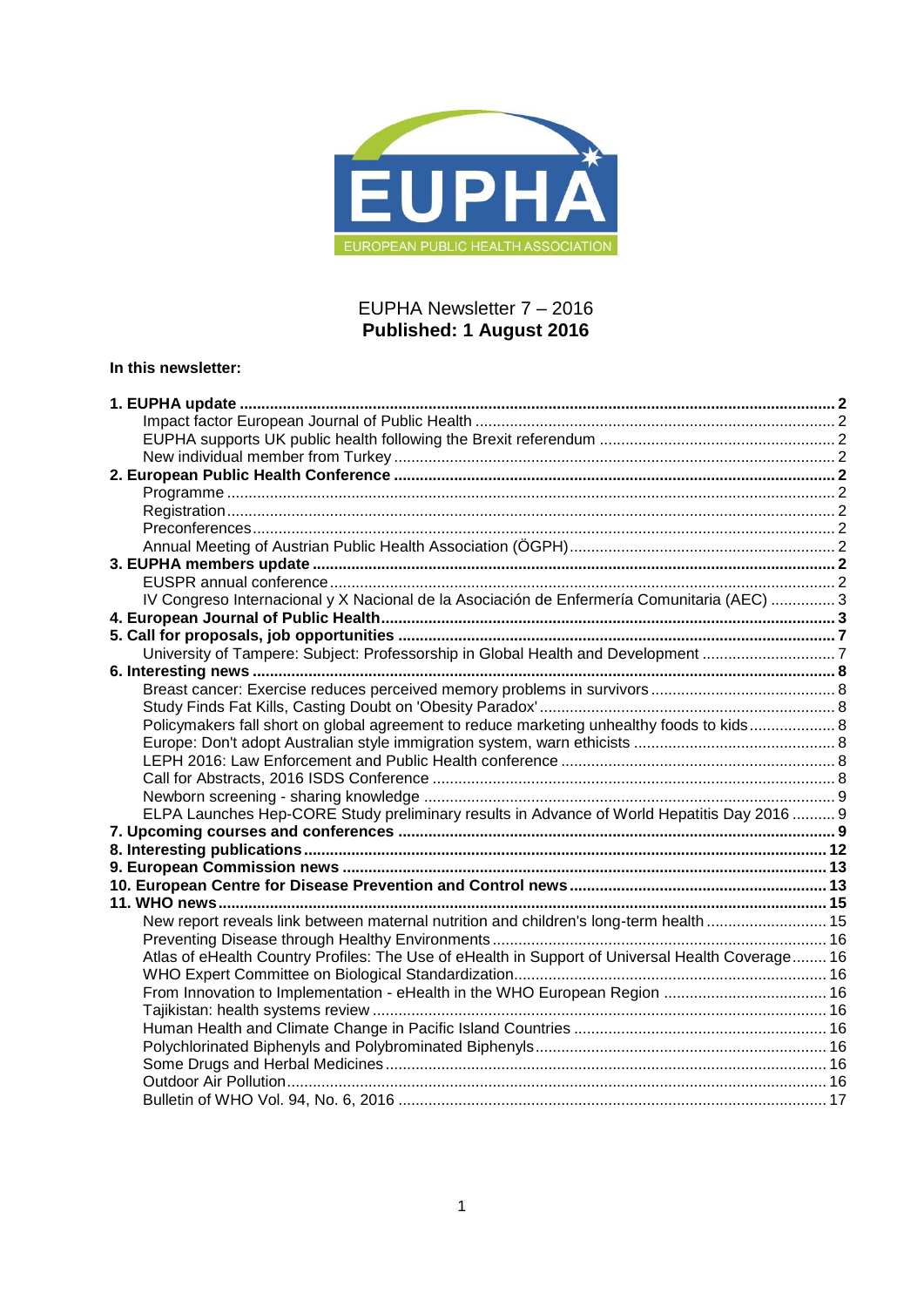# <span id="page-1-0"></span>**1. EUPHA update**

## <span id="page-1-1"></span>**Impact factor European Journal of Public Health**

We are pleased to inform you that the impact factor of our EJPH has increased to 2.751. We thank the editorial office in Stockholm and our publisher, Oxford University Press, for their excellent work.

## <span id="page-1-2"></span>**EUPHA supports UK public health following the Brexit referendum**

EUPHA expresses its solidarity with public health practitioners and researchers in the United Kingdom following the outcome on the Brexit referendum. EUPHA calls upon political leaders to ensure that during ensuing negotiations, safeguarding the health of citizens in the UK and in the rest of the European Union is considered as a priority. Read the statement [here.](https://eupha.org/advocacy-by-eupha)

## <span id="page-1-3"></span>**New individual member from Turkey**

We welcome Dr Serpil Keskin in the EUPHA network as individual member from Turkey.

## <span id="page-1-4"></span>**2. European Public Health Conference**





**9th European Public Health Conference: All for Health, Health for All Austria Centre Vienna, 9 - 12 November 2016**

## <span id="page-1-5"></span>**Programme**

The detailed Conference Programme is now [online.](https://ephconference.eu/programme/dynamic_programme.php) You can check the date and time of your presentation and the online programme gives you the opportunity to plan your specific conference activities.

If you have already registered for the conference, you can build your personal programme and assist the organisers to plan room allocation more efficiently.

## <span id="page-1-6"></span>**Registration**

Nearly 1,000 colleagues have already registered. Do not miss the largest public health event in Europe. You can benefit from early bird registration fees until 1 September. Click [here](https://ephconference.eu/registration-fees-and-information-20) for Registration.

## <span id="page-1-7"></span>**Preconferences**

The preconference programme is updated continuously. We offer interesting sessions on mental health and architecture, TB prevention and care, health workforce governance, health information systems, health in all urban policies, pricing of food to promote healthy nutrition, health inequalities, the role of public health association in advocacy, health technology assessment, health promotion, preparedness of public health systems, environment and health and governance for health systems. Check the [preconference webpage](https://ephconference.eu/2016-pre-conference-programme-235) for regular updates.

## <span id="page-1-8"></span>**Annual Meeting of Austrian Public Health Association (ÖGPH)**

The ÖGPH Annual Meeting is held on Wednesday 9 and Thursday 10 November as pre-conference of the 9th EPH Conference. The meeting is in the German with the title 'Integrierte Gesundheit -Integrierte Versorgung. More information on the programme [here.](https://ephconference.eu/2016-pre-conference-programme-264) Click [here](https://ephconference.eu/registration-fees-and-information-20) for Registration.

## <span id="page-1-9"></span>**3. EUPHA members update**

## <span id="page-1-10"></span>**EUSPR annual conference**

The European Society for Prevention Research (EUSPR) is holding it's next annual conference in Berlin, Germany from October 31st – November 2nd 2016. The main theme is "Sustainable Prevention in a Changing World" and this year's conference will include keynotes on developing and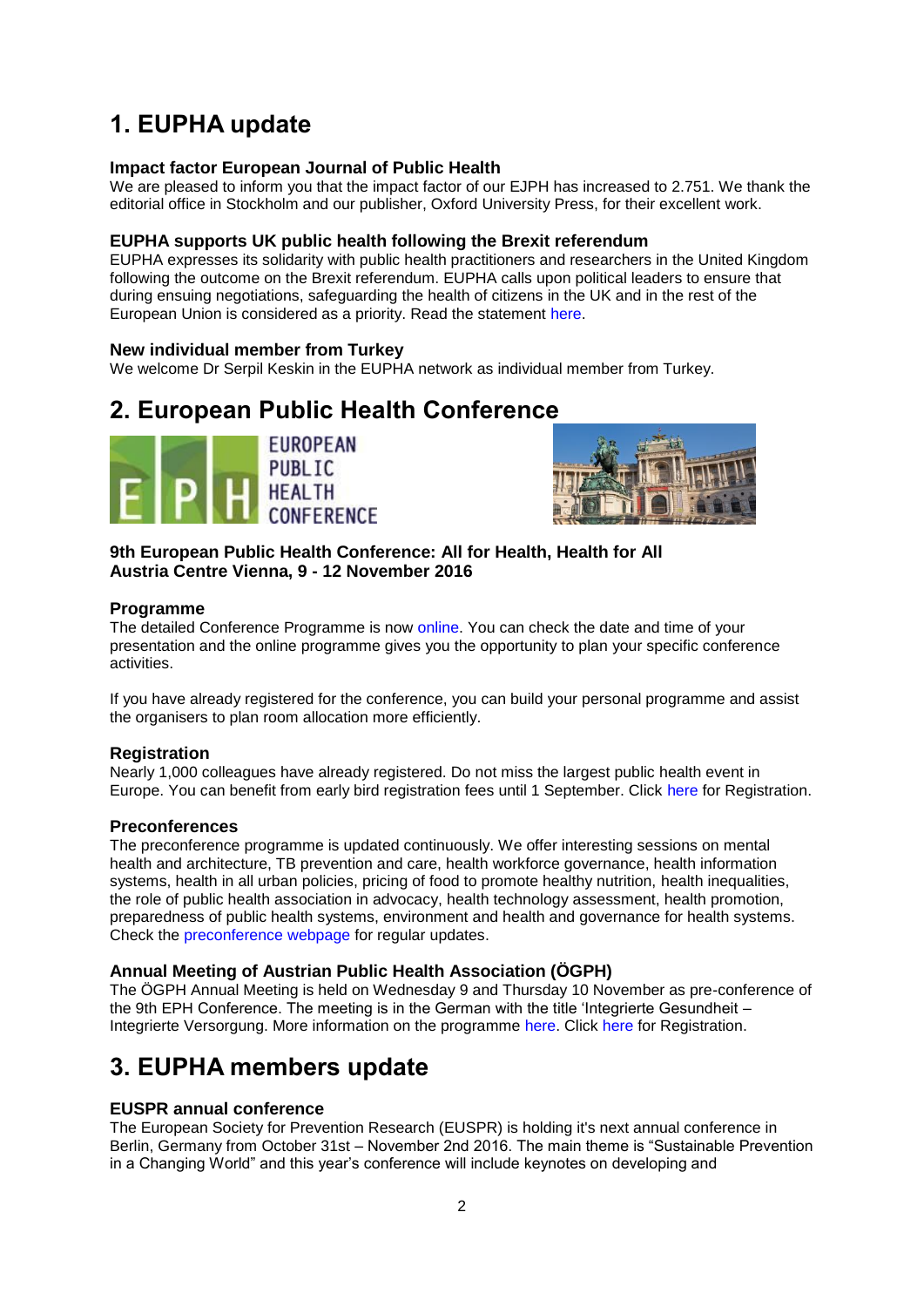understanding sustainable prevention systems, and prevention responses to the health and social needs of populations in transition. Closing date for online registration is 9 October 2016. Closing dates for abstract submission is 8 August 2016 and for applying for an early career bursary is 31 August 2016. More details can be accessed via the EUSPR newsletter, see [http://eepurl.com/b9\\_KB1.](http://eepurl.com/b9_KB1) Also, we would like to invite EUPHA members to complete an online questionnaire about environmental prevention interventions in Europe: [http://bit.ly/29X5qon.](http://bit.ly/29X5qon)

SESPAS, is having a conference: SESPAS conference of AEC

## <span id="page-2-0"></span>**IV Congreso Internacional y X Nacional de la Asociación de Enfermería Comunitaria (AEC)**

*Date/location*: 5-7 October 2016, Burgos (Spain)

*Organiser*: Asociación Enfermería Comunitaria (AEC - The Association of Community Nursery; member of SESPAS) [http://www.enfermeriacomunitaria.org/web/index.php/congreso2016-inicio](http://bit.ly/ChapmanCourse)

## <span id="page-2-1"></span>**4. European Journal of Public Health**



[The European Journal of Public Health](http://eurpub.oxfordjournals.org/) is a multidisciplinary journal in the field of public health.

The EJPH is published bimonthly. The journal provides a forum for discussion and debate of current international public health issues with a focus on the European region. In 2016, the impact factor of the journal is at 2.751. The 5-year impact factor is 2.512. The EJPH is the official journal of EUPHA.

#### **Eur J Public Health Table of Contents for August 1, 2016; Vol. 26, No. 4 Editorials**

Research on public health interventions: the need for a partnership with practitioners François Alla Eur J Public Health 2016 26: 531 [\[Extract\]](http://eurpub.oxfordjournals.org/content/26/4/531.extract?etoc)

The contribution of sleep quality and quantity to public health and work ability Tea Lallukka and Erkki Kronholm Eur J Public Health 2016 26: 532 [\[Extract\]](http://eurpub.oxfordjournals.org/content/26/4/532.extract?etoc)

## **Viewpoints**

What are we told? A news media monitoring model for public health and the case of vaccines A. Odone and C. Signorelli Eur J Public Health 2016 26: 533-534 [\[Extract\]](http://eurpub.oxfordjournals.org/content/26/4/533.extract?etoc)

Media researchers must understand the audience too Julie Leask Eur J Public Health 2016 26: 534-535 [\[Extract\]](http://eurpub.oxfordjournals.org/content/26/4/534.extract?etoc)

## **Commentary**

Food culture in obesity prevention Europe Liselotte Hedegaard Eur J Public Health 2016 26: 536-537 [\[Extract\]](http://eurpub.oxfordjournals.org/content/26/4/536.extract?etoc)

## **Health services research**

Improving clinical outcomes through centralization of rectal cancer surgery and clinical audit: a mixedmethods assessment Joan Prades, Paula Manchon-Walsh, Judit Solà, Josep A. Espinàs, Alex Guarga, and Josep M. Borras Eur J Public Health 2016 26: 538-542 [\[Abstract\]](http://eurpub.oxfordjournals.org/content/26/4/538.abstract?etoc)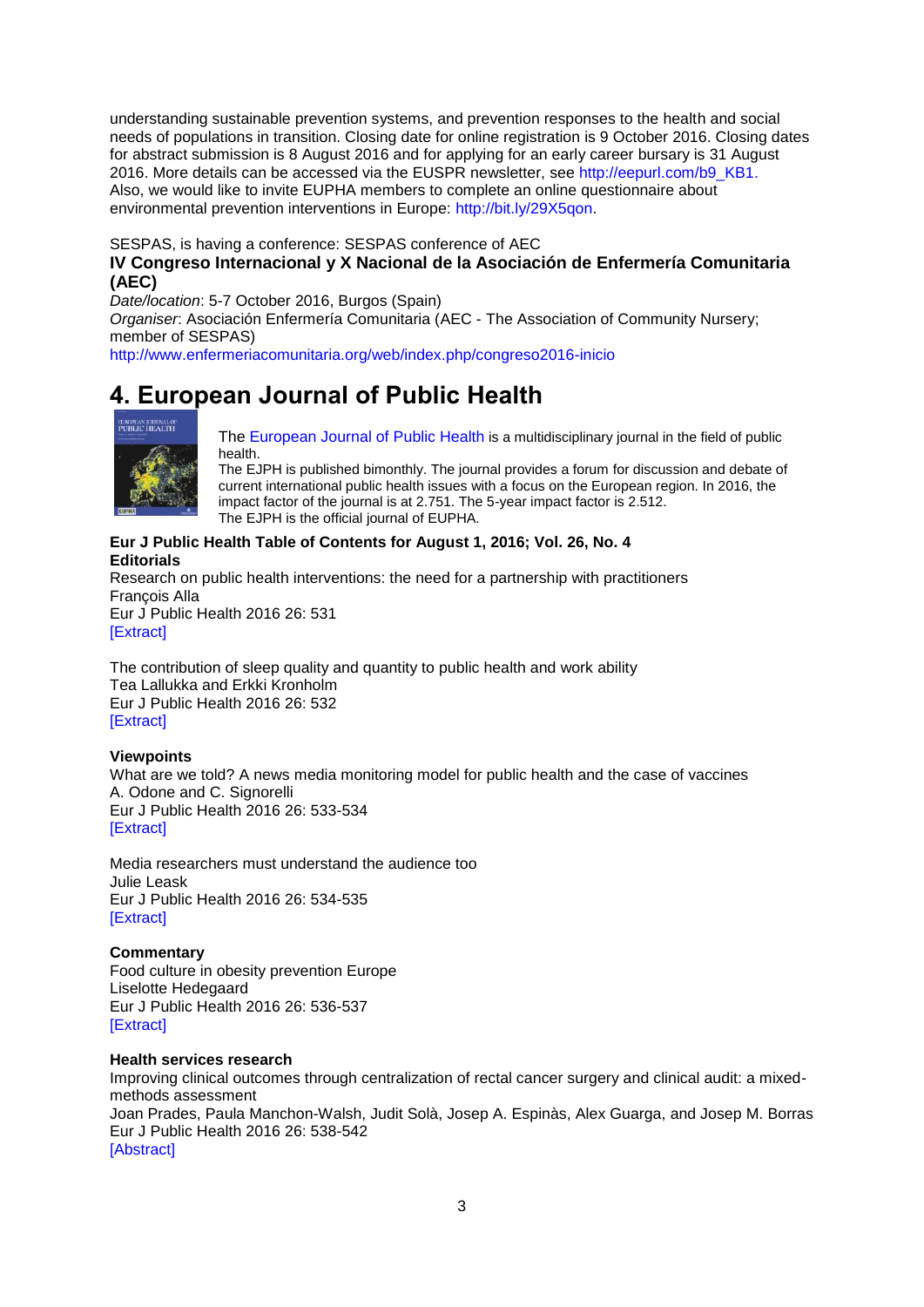An epidemiological surveillance network of lumbar disc surgery to help prevention of and compensation for low back pain Natacha Fouquet, Alexis Descatha, Catherine Ha, Audrey Petit, and Yves Roquelaure Eur J Public Health 2016 26: 543-548 **[\[Abstract\]](http://eurpub.oxfordjournals.org/content/26/4/543.abstract?etoc)** 

Analysing predictors for future high-cost patients using German SHI data to identify starting points for prevention

Justyna Hartmann, Svenja Jacobs, Sveja Eberhard, Thomas von Lengerke, and Volker Amelung Eur J Public Health 2016 26: 549-555 [\[Abstract\]](http://eurpub.oxfordjournals.org/content/26/4/549.abstract?etoc)

Continuity of care in the ambulatory sector and hospital admissions among patients with heart failure in Germany Verena Vogt, Daniela Koller, and Leonie Sundmacher

Eur J Public Health 2016 26: 555-561 [\[Abstract\]](http://eurpub.oxfordjournals.org/content/26/4/555.abstract?etoc)

Referral of newly diagnosed chronic hepatitis B and C patients in six EU countries: results of the HEPscreen Project Miriam Levi, Abby Falla, Cristina Taddei, Amena Ahmad, Irene Veldhuijzen, Giuditta Niccolai, and Angela Bechini Eur J Public Health 2016 26: 561-569 [\[Abstract\]](http://eurpub.oxfordjournals.org/content/26/4/561.abstract?etoc)

### **Child and adolsescent health**

Urban–rural disparity in blood pressure among Chinese children: 1985–2010 Bin Dong, Zhiqiang Wang, and Jun Ma Eur J Public Health 2016 26: 569-575 [\[Abstract\]](http://eurpub.oxfordjournals.org/content/26/4/569.abstract?etoc)

Cumulative social risk exposure in childhood and smoking and excessive alcohol use in adulthood Rishi Caleyachetty, Kay-Tee Khaw, Paul G. Surtees, Nicholas W.J. Wainwright, Nicholas Wareham, and Simon J. Griffin Eur J Public Health 2016 26: 575-581 [\[Abstract\]](http://eurpub.oxfordjournals.org/content/26/4/575.abstract?etoc)

Alcohol drinking cultures of European adolescents Astrid B. Bräker and Renate Soellner Eur J Public Health 2016 26: 581-586 [\[Abstract\]](http://eurpub.oxfordjournals.org/content/26/4/581.abstract?etoc)

Promotion of safety culture in Italian schools: effectiveness of interventions on student injuries Antonella Bena, Elena Farina, Manuela Orengia, and Denis Quarta Eur J Public Health 2016 26: 587-592 [\[Abstract\]](http://eurpub.oxfordjournals.org/content/26/4/587.abstract?etoc)

Child welfare clients have higher risks for teenage childbirths: which are the major confounders? Lars Brännström, Bo Vinnerljung, and Anders Hjern Eur J Public Health 2016 26: 592-597 [\[Abstract\]](http://eurpub.oxfordjournals.org/content/26/4/592.abstract?etoc) **OPEN ACCESS**

The rate of country-level improvements of the infant mortality rate is mainly determined by previous history Sven G. Bremberg Eur J Public Health 2016 26: 597-601 [\[Abstract\]](http://eurpub.oxfordjournals.org/content/26/4/597.abstract?etoc)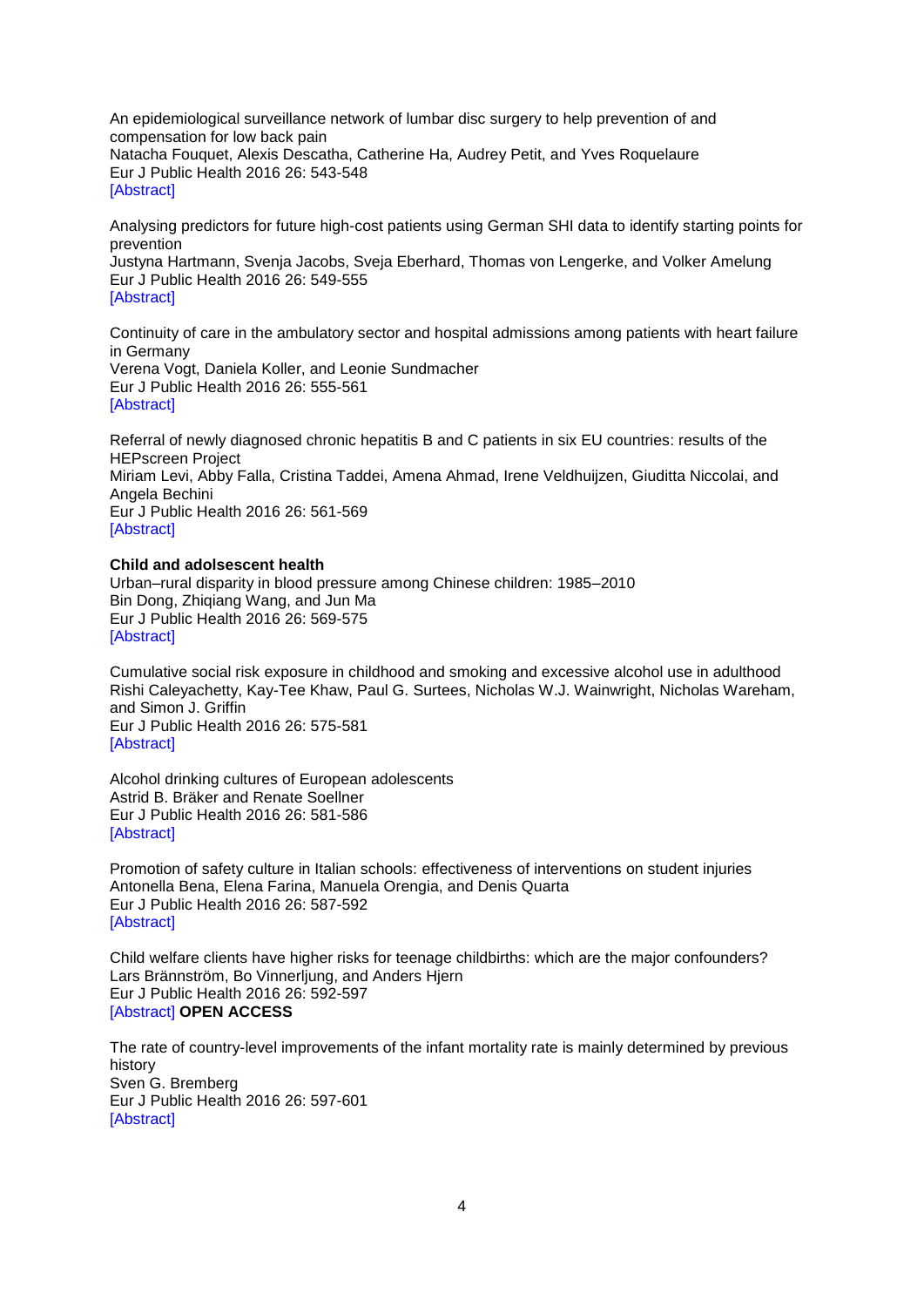### **Obesity**

**Editor's Choice:** Mobile and Web 2.0 interventions for weight management: an overview of review evidence and its methodological quality Marco Bardus, Jane R. Smith, Laya Samaha, and Charles Abraham Eur J Public Health 2016 26: 602-610 [\[Abstract\]](http://eurpub.oxfordjournals.org/content/26/4/602.abstract?etoc)

Barriers and facilitators to the nationwide dissemination of the Dutch school-based obesity prevention programme DOiT Femke van Nassau, Amika S. Singh, Doris Broekhuizen, Willem van Mechelen, Johannes Brug, and Mai J. M. Chinapaw Eur J Public Health 2016 26: 611-616 [\[Abstract\]](http://eurpub.oxfordjournals.org/content/26/4/611.abstract?etoc)

Association between problematic internet use, socio-demographic variables and obesity among European adolescents Artemis K. Tsitsika, Elisabeth K. Andrie, Theodora Psaltopoulou, Chara K. Tzavara, Theodoros N. Sergentanis, Ioannis Ntanasis-Stathopoulos, Flora Bacopoulou, Clive Richardson, George P. Chrousos, and Maria Tsolia Eur J Public Health 2016 26: 617-622 **[\[Abstract\]](http://eurpub.oxfordjournals.org/content/26/4/617.abstract?etoc)** 

Obesity continues to increase in the majority of the population in mid-Sweden—a 12-year follow-up Anu Molarius, Margareta Lindén-Boström, Fredrik Granström, and Jan Karlsson Eur J Public Health 2016 26: 622-627 [\[Abstract\]](http://eurpub.oxfordjournals.org/content/26/4/622.abstract?etoc)

#### **Nutrition**

Comparison of food and nutrient intakes between cohorts of the HAPIEE and Whitehall II studies Denes Stefler, Andrzej Pajak, Sofia Malyutina, Ruzena Kubinova, Martin Bobak, and Eric J. Brunner Eur J Public Health 2016 26: 628-634 [\[Abstract\]](http://eurpub.oxfordjournals.org/content/26/4/628.abstract?etoc) **OPEN ACCESS**

The association between accessibility of local convenience stores and unhealthy diet Pernille L. Lind, Pernille V. Jensen, Charlotte Glümer, and Ulla Toft Eur J Public Health 2016 26: 634-639 [\[Abstract\]](http://eurpub.oxfordjournals.org/content/26/4/634.abstract?etoc)

Willingness to pay for personalised nutrition across Europe Arnout R.H. Fischer, Aleksandra Berezowska, Ivo A. van der Lans, Amber Ronteltap, Audrey Rankin, Sharron Kuznesof, Rui Poínhos, Barbara Stewart-Knox, and Lynn J. Frewer Eur J Public Health 2016 26: 640-644 [\[Abstract\]](http://eurpub.oxfordjournals.org/content/26/4/640.abstract?etoc)

Moderators of physical activity and healthy eating in an integrated community-based intervention for older adults Karla A. Luten, Arie Dijkstra, Sijmen A. Reijneveld, and Andrea F. de Winter

Eur J Public Health 2016 26: 645-650 [\[Abstract\]](http://eurpub.oxfordjournals.org/content/26/4/645.abstract?etoc)

Unhealthy food consumption in adolescence: role of sedentary behaviours and modifiers in 11-, 13 and 15-year-old Italians Alberto Borraccino, Patrizia Lemma, Paola Berchialla, Nazario Cappello, Joanna Inchley, Paola Dalmasso, Lorena Charrier, Franco Cavallo, and Italian HBSC 2010 Group Eur J Public Health 2016 26: 650-656 [\[Abstract\]](http://eurpub.oxfordjournals.org/content/26/4/650.abstract?etoc)

#### **Migration**

Estimating the number of foreign women with female genital mutilation/cutting in Italy Patrizia Farina, Livia Elisa Ortensi, and Alessio Menonna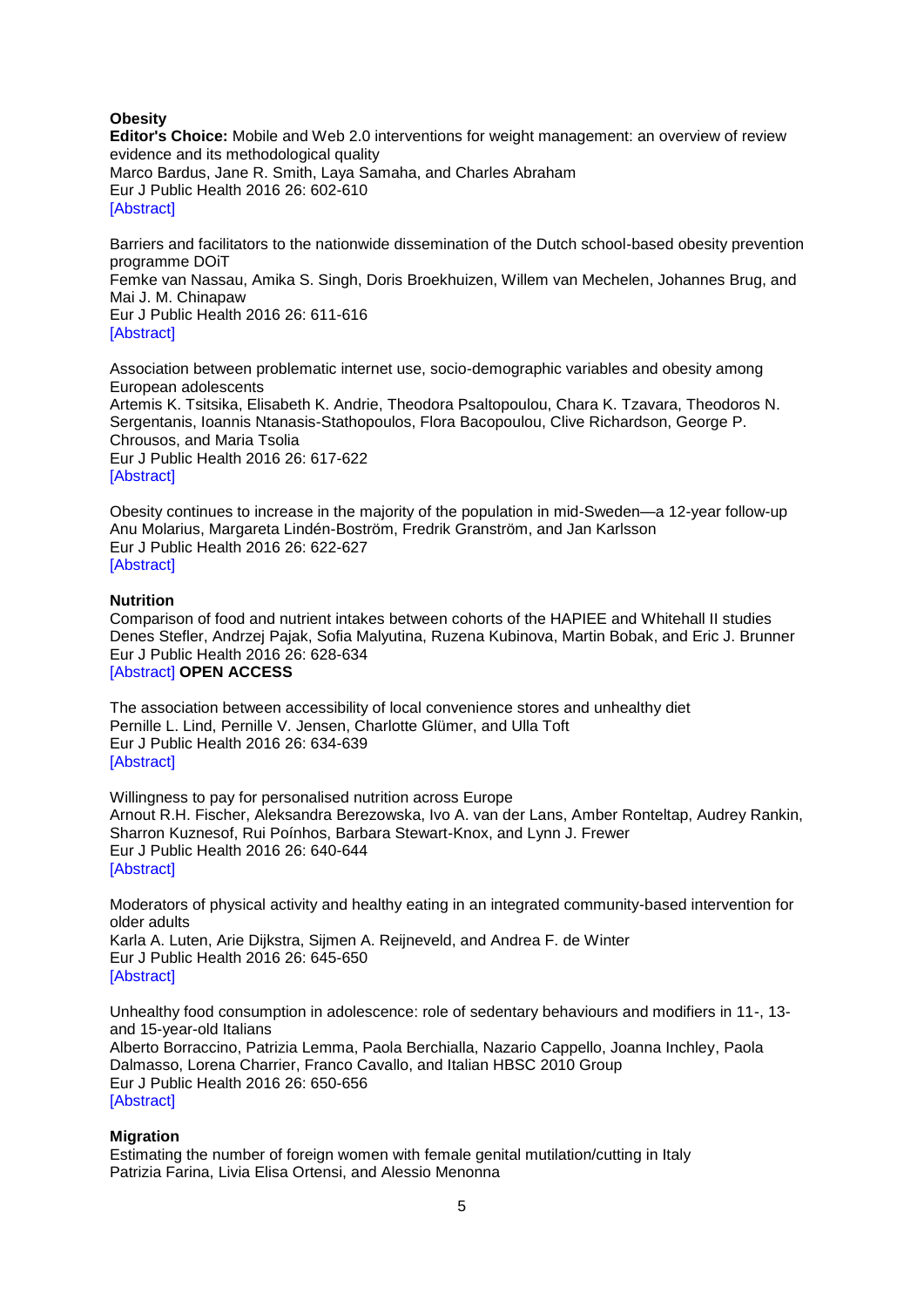Eur J Public Health 2016 26: 656-661 [\[Abstract\]](http://eurpub.oxfordjournals.org/content/26/4/656.abstract?etoc)

Immigrant disadvantage or the healthy immigrant effect? Evidence about low birth weight differences in the Czech Republic Martina Štípková Eur J Public Health 2016 26: 662-666 [\[Abstract\]](http://eurpub.oxfordjournals.org/content/26/4/662.abstract?etoc)

Cardiovascular risk factors among Russian, Somali and Kurdish migrants in comparison with the general Finnish population Natalia Skogberg, Tiina Laatikainen, Seppo Koskinen, Erkki Vartiainen, Antti Jula, Jaana Leiviskä, Tommi Härkänen, and Päivikki Koponen Eur J Public Health 2016 26: 667-673 [\[Abstract\]](http://eurpub.oxfordjournals.org/content/26/4/667.abstract?etoc)

#### **Surveys and monitoring**

Economic Evaluations of Public Health Surveillance Systems: a Systematic Review Magid Herida, Benoit Dervaux, and Jean-Claude Desenclos Eur J Public Health 2016 26: 674-680 [\[Extract\]](http://eurpub.oxfordjournals.org/content/26/4/674.extract?etoc)

Establishing and sustaining health observatories serving urbanized populations around the world: scoping study and survey Peter J. Aspinall, Bobbie Jacobson, and Carlos Castillo-Salgado Eur J Public Health 2016 26: 681-686 [\[Abstract\]](http://eurpub.oxfordjournals.org/content/26/4/681.abstract?etoc)

Self-perceived health in older Europeans: Does the choice of survey matter? Simone Croezen, Alex Burdorf, and Frank J. van Lenthe Eur J Public Health 2016 26: 686-692 [\[Abstract\]](http://eurpub.oxfordjournals.org/content/26/4/686.abstract?etoc)

Attrition analysed in five waves of a longitudinal yearly survey of smokers: findings from the ITC Netherlands survey Dennis Zethof, Gera E. Nagelhout, Mark de Rooij, Pete Driezen, Geoffrey T. Fong, Bas van den Putte, Karin Hummel, Hein de Vries, Mary E. Thompson, and Marc C. Willemsen Eur J Public Health 2016 26: 693-699 [\[Abstract\]](http://eurpub.oxfordjournals.org/content/26/4/693.abstract?etoc)

Prevalence of impaired glucose regulation in Europe: a meta-analysis Claire E. Eades, Emma F. France, and Josie M.M. Evans Eur J Public Health 2016 26: 699-706 [\[Abstract\]](http://eurpub.oxfordjournals.org/content/26/4/699.abstract?etoc)

#### **Miscellaneous**

The German *Energiewende*—a matter for health? Robynne Sutcliffe, Ester Orban, Kelsey McDonald, and Susanne Moebus Eur J Public Health 2016 26: 707-712 [\[Abstract\]](http://eurpub.oxfordjournals.org/content/26/4/707.abstract?etoc)

Mortality in Italian veterans deployed in Bosnia–Herzegovina and Kosovo Riccardo Capocaccia, Roberto Biselli, Raffaella Ruggeri, Cristiano Tesei, Enrico Grande, Lucia Martina, Anna Rocchetti, Stefania Salmaso, Massimiliano Caldora, and Silvia Francisci Eur J Public Health 2016 26: 712-717 [\[Abstract\]](http://eurpub.oxfordjournals.org/content/26/4/712.abstract?etoc)

Private and public modes of bicycle commuting: a perspective on attitude and perception A. Curto, A. de Nazelle, D. Donaire-Gonzalez, T. Cole-Hunter, J. Garcia-Aymerich, D. Martínez, E. Anaya, D. Rodríguez, M. Jerrett, and M.J. Nieuwenhuijsen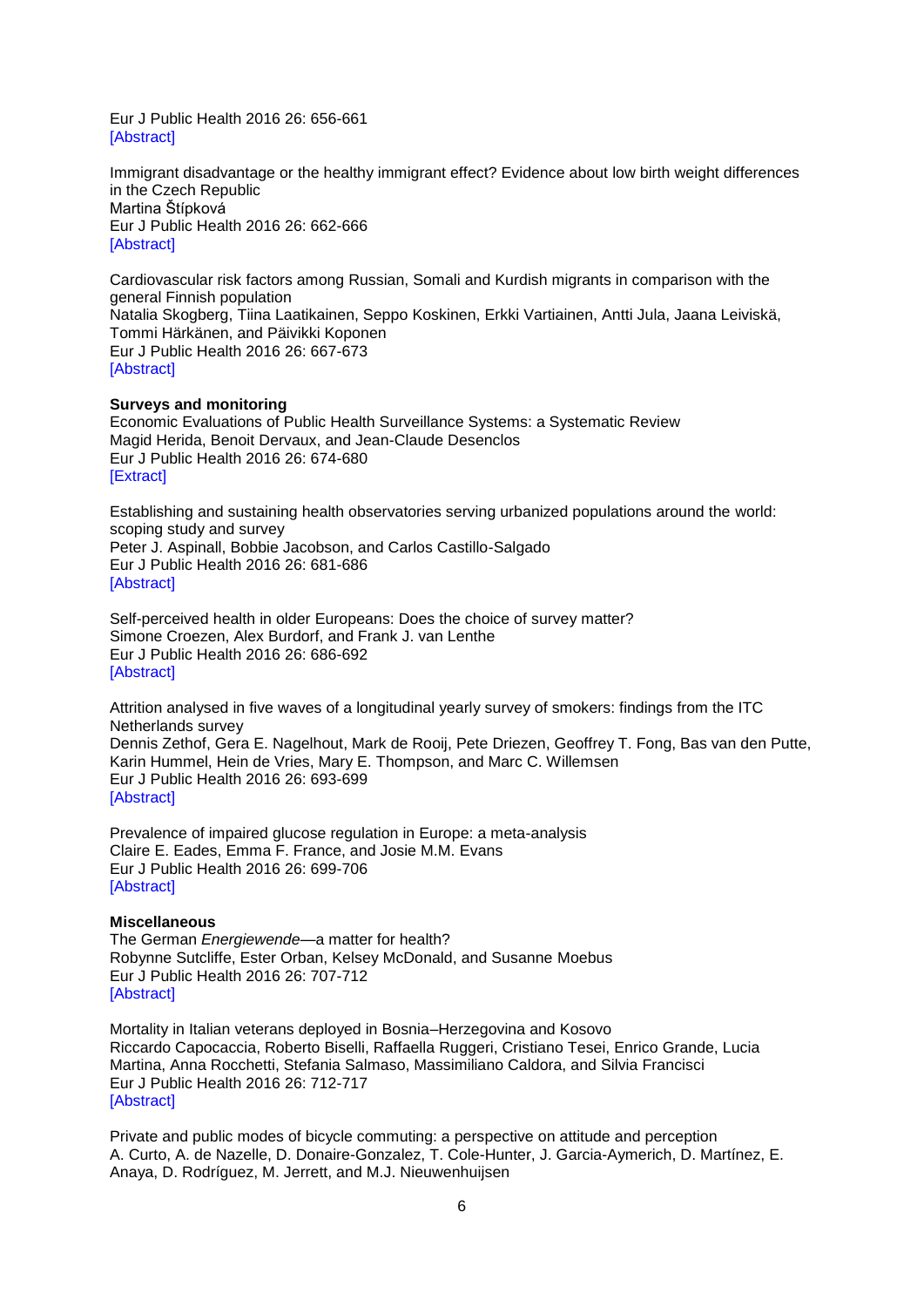Eur J Public Health 2016 26: 717-723 [\[Abstract\]](http://eurpub.oxfordjournals.org/content/26/4/717.abstract?etoc)

## **Short Report**

Are migration patterns and mortality related among European regions? Helena V.Z. Tunstall, Elizabeth A. Richardson, Jamie R. Pearce, Richard J. Mitchell, and Niamh K. **Shortt** Eur J Public Health 2016 26: 724-726 [\[Abstract\]](http://eurpub.oxfordjournals.org/content/26/4/724.abstract?etoc)

## **European Public Health News**

European Public Health News / EUPHA President's Column / EUPHA Office Column / Message from the WHO Regional Director for Europe / Message from the EU Commissioner for Health and Food Safety / 9th European Public Health Conference—'All for Health—Health for All' Dineke Zeegers Paget, Martin McKee, Vytenis Andriukaitis, and Floris Barnhoorn Eur J Public Health 2016 26: 727-730 [\[Extract\]](http://eurpub.oxfordjournals.org/content/26/4/727.extract?etoc)

## <span id="page-6-0"></span>**5. Call for proposals, job opportunities**

### <span id="page-6-1"></span>**University of Tampere: Subject: Professorship in Global Health and Development**

We are seeking for candidates on a new exiting professorship. Since this vacancy targets a new, multidisciplinary field, we are interested in finding different kinds of potential candidates. **Job description**

University of Tampere in Finland is seeking applicants for a new professorship in *Global Health and Development*. By global health and development we mean a system-based and transdisciplinary approach to education, research, and practice. Study of this field places priority on improving wellbeing, health and equity worldwide. It emphasizes global phenomena and complex transnational issues and their influence on wellbeing and health. It searches for sustainable solutions. It involves many disciplines and engages with a wide range of stakeholders.

A successful candidate is required to have broad experience in the field of researching Global Health, and especially expertize and promise in *inter- or transdisciplinary* study of the interaction between global phenomena, human wellbeing and health. Candidates from diverse disciplinary background are considered and invited, but previous work and degrees must show both formal competence and strong track record in knowledge of the intersection of Health and Social Sciences. A higher education degree is required in Public Health or Medicine or Social Sciences, and formal studies or demonstrated strong knowledge in the other two fields. An appropriate doctoral degree is essential.

The professorship will be filled on a permanent basis, starting as soon as possible (to be negotiated). *Background*

University of Tampere will merge by 2018 with Tampere University of Technology and Tampere University of Applied Sciences. The profile of the new University will build on three major areas of focus: *Society, Technology and Health*. Within the focus, *Global Wellbeing* will play a major role. As a hub, including *Global Health and Development*, it is envisioned as enhancing joint activities of disciplines in different faculties, such as Social and Health Sciences, Medicine and Life Sciences, Technical Sciences, Educational Sciences, Economics, and Management. The hub will facilitate innovative education and transdisciplinary research on global issues and on national and local developments influenced by globalisation and regionalisation.

In the role of the professor, participation in inter- and transdisciplinary education is emphasised. In the area of research, a professor will be able to continue and expand her/his research field interests in so far as they contribute to Global Wellbeing. Examples of potential themes include:

- Global and Regional Policies; Socially Fit Health Technology
- Urbanisation and segregation; Forced Migration
- Global Environmental Health
- Impacts of Globalisation on Health and Health systems
- Human Rights and Bioethics; Global Governance

The university is seeking a visionary person, who is able to utilize the potentials outlined, and shares the vision of *Global Wellbeing*. Please see also:<http://www.uta.fi/globalhealth/>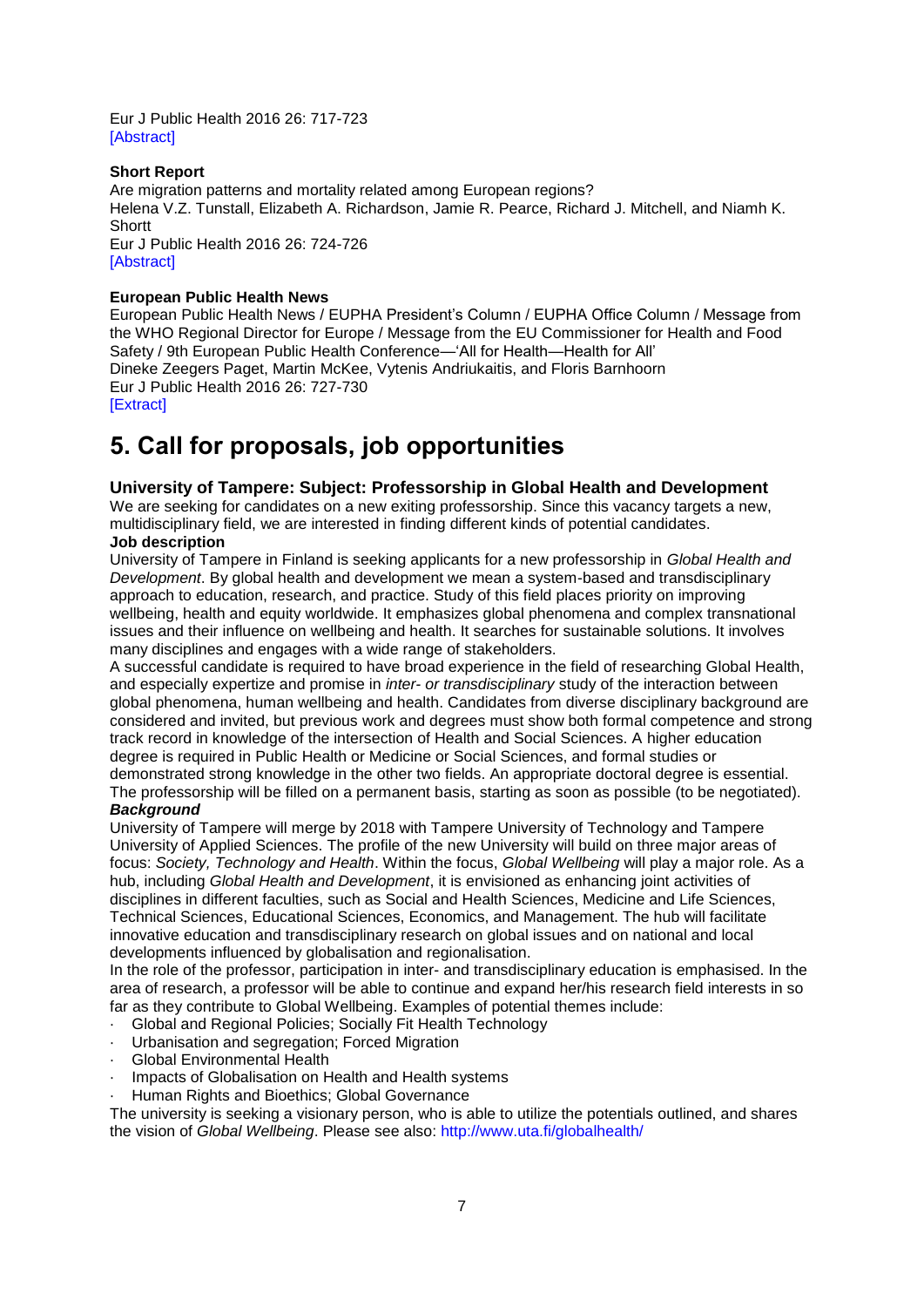For further information, please contact Anneli Milen, Professor, Global Health and Development and/or send your CV as a confidential and unofficial expression of interest, by mid-August. Contact info: anneli.milen@uta.fi, tel. +358 50 318 7770 or +358 40 552 1337, Skype AnneliMi.

# <span id="page-7-0"></span>**6. Interesting news**

## <span id="page-7-1"></span>**Breast cancer: Exercise reduces perceived memory problems in survivors**

Breast cancer survivors often report experiencing memory problems. However, engaging in moderateto-vigorous physical activity appears to indirectly reduce perceived memory problems in breast cancer survivors – likely by increasing self-confidence and reducing fatigue and distress. The study found breast cancer survivors who engaged in higher levels of moderate-to-vigorous physical activity appeared to experience reductions in perceived memory impairment. [http://www.medicalnewstoday.com/articles...](http://www.medicalnewstoday.com/articles/311532.php)

## <span id="page-7-2"></span>**Study Finds Fat Kills, Casting Doubt on 'Obesity Paradox'**

Being overweight or obese is linked to a higher risk of dying prematurely than being normal weight and the risk rises sharply as the extra pounds pile on, scientists said on Wednesday. In findings contradicting the "obesity paradox", which had suggested a possible survival advantage to being overweight, researchers said excess body weight now causes 1 in 5 of all premature deaths in America and 1 in 7 in Europe. "On average, overweight people lose about one year of life expectancy, and moderately obese people lose about three years of life expectancy," said Emanuele Di Angelantonio from Britain's University of Cambridge, who co-led the research. [http://www.publichealthnewswire.org/?p=1...](http://www.publichealthnewswire.org/?p=15667)

## <span id="page-7-3"></span>**Policymakers fall short on global agreement to reduce marketing unhealthy foods to kids**

While small steps have been taken by the global food and beverage industry to reduce the targeted marketing of unhealthy foods and beverages to children and teens, comprehensive measures to keep them from falling under the influence of such marketing efforts have fallen short of a World Health Organization resolution to reduce obesity, a new study suggests. [https://www.sciencedaily.com/releases/20...](http://www.sciencedaily.com/releases/2016/07/160705141431.htm?utm_source=feedburner&utm_medium=email&utm_campaign=Feed%3A+sciencedaily%2Fscience_society%2Fpublic_health+%28Public+Health+News+--+Scien)

## <span id="page-7-4"></span>**Europe: Don't adopt Australian style immigration system, warn ethicists**

European countries should not adopt Australia's immigration system, with its emphasis on deterrence, warn ethicists in a special issue of the *Journal of Medical Ethics*, dedicated to global medical ethics. [https://www.sciencedaily.com/releases/20...](https://www.sciencedaily.com/releases/2016/06/160627214245.htm?utm_source=feedburner&utm_medium=email&utm_campaign=Feed%3A+sciencedaily%2Fscience_society%2Fpublic_health+%28Public+Health+News+--+Scien)

## <span id="page-7-5"></span>**LEPH 2016: Law Enforcement and Public Health conference**

EUPHA is very proud to be a supporter of this important conference combining law enforcement professionals with public health professionals. Martin McKee, president of EUPHA, will give a keynote lecture at this conference, organised from 2-5 October in Amsterdam, The Netherlands. [http://www.leph2016.com](http://www.leph2016.com/)

## <span id="page-7-6"></span>**Call for Abstracts, 2016 ISDS Conference**

The 2016 International Society for Disease Surveillance Annual Conference will be held this December 6-8 in Atlanta, GA. Today, the Scientific Program Committee invites you to submit an abstract for our 15th Annual Conference.

The theme for 2016 is New Frontiers in Surveillance" Data Science and Health Security. Conference tracks include:

- · Methods and Science in Surveillance
- · Informatics and Data Science
- · Policy
- · One Health and Health Surveillance

Public/Population Health Surveillance Practice

- Presentation types:
- · Oral
- **Poster**
- **Panel**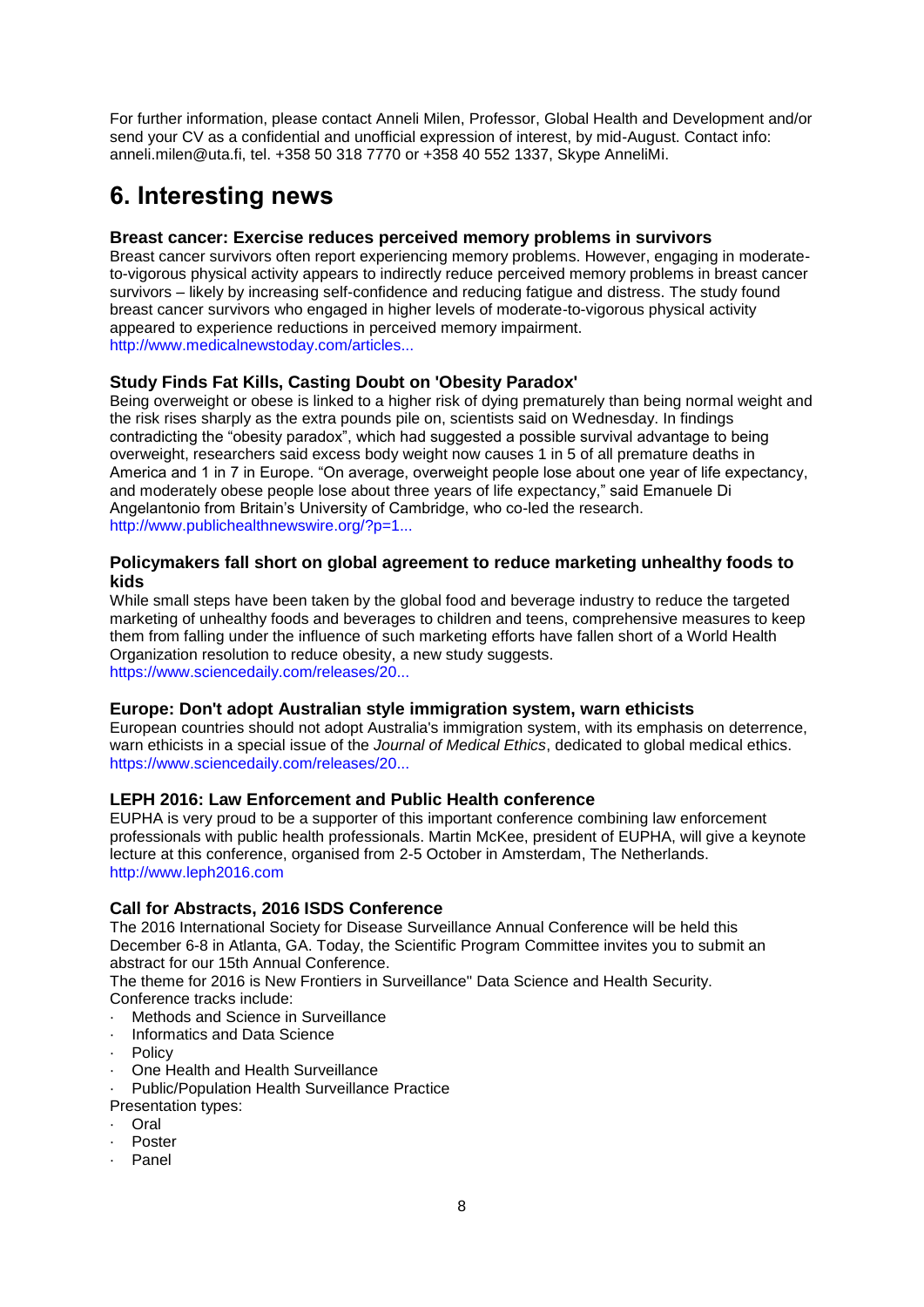- · Roundtable
- Lightning Talks

Visit the ISDS [website](http://www.syndromic.org/) for details and the full Call for Abstracts.

## <span id="page-8-0"></span>**Newborn screening - sharing knowledge**

Many countries nowadays screen newborn infants to identify rare diseases. Treatment before the onset of symptoms can avoid developmental delay (as in phenylketonuria, PKU, and congenital hypothyroidism) or mortality (as in congenital adrenal hyperplasia and MCADD). The International Society for Newborn Screening celebrates the "ISNS silver jubilee - 25 years of sharing knowledge globally" from Sunday 11th to Wednesday 14th September 2016 in The Hague, the Netherlands. For more information:<http://www.isns2016.com/>

## <span id="page-8-1"></span>**ELPA Launches Hep-CORE Study preliminary results in Advance of World Hepatitis Day 2016**

The European Liver Patients Association (ELPA), in collaboration with a European research team, recently launched the Hep-CORE study to assess national responses to viral hepatitis in the region, collecting a preliminary dataset in advance of World Hepatitis Day (28 July 2016). The data, which were obtained by surveying ELPA member groups, suggest that some European countries are falling short in terms of the policies and practices that public health experts and the World Health Organization recommend as the basis for an effective response to the hepatitis B virus (HBV) and hepatitis C virus (HCV) epidemics.

## <span id="page-8-2"></span>**7. Upcoming courses and conferences**

| GOING <b>MITERNATIONAL</b><br>»medicine & health«<br>Education, Training & Career | Going International is the first source for finding courses, seminars,<br>congresses and other events in the fields of medicine & health. Going<br>International is Europe's biggest service provider and information<br>platform and serves as an interface between organisers and participants<br>of events. Going International is an official partner of EUPHA. |
|-----------------------------------------------------------------------------------|---------------------------------------------------------------------------------------------------------------------------------------------------------------------------------------------------------------------------------------------------------------------------------------------------------------------------------------------------------------------|
| Title:<br>Date / location:<br>Organiser:                                          | 35th European Course in Tropical Epidemiology<br>16 Aug 2016 - 2 Sep 2016 / Lisbon, Portugal<br>Institute of Hygiene and Tropical Medicine                                                                                                                                                                                                                          |
| Title:                                                                            | 28th annual conference. Old and new risks: challenges for environmental                                                                                                                                                                                                                                                                                             |
| Date / location:<br>Organiser:                                                    | epidemiology<br>1 Sep 2016 - 4 Sep 2016 / Rome, Italy<br><b>ISEE</b>                                                                                                                                                                                                                                                                                                |
| Title:<br>Organiser:                                                              | <b>Cross-cutting Informal Care and Professional Primary Care</b><br>Date / location: 5 Sep 2016 - 6 Sep 2016 / Riga, Latvia<br>European Forum for Primary Care                                                                                                                                                                                                      |
| Title:<br>Organiser:                                                              | The International Congress of Dietitians (ICD)<br>Date / location: 7 Sep 2016 - 10 Sep 2016 / Granada, Spain<br>International Confederation of Dietetic Associations and Fundación Española of<br>Dietistas-Nutricionistas                                                                                                                                          |
| Title:                                                                            | Introduction to Mathematical Models of the Epidemiology and control of<br>infectious diseases - Short Course for Professionals                                                                                                                                                                                                                                      |
| Date / location:<br>Organiser:                                                    | 12 Sep 2016 - 23 Sep 2016 / London, United Kingdom<br>Imperial College Department of Infectious Disease Epidemiolog                                                                                                                                                                                                                                                 |
| Title:<br>Date / location:                                                        | The 8th International Conference on Children's Health and the Environment<br>14 Sep 2016 - 16 Sep 2016 / Barcelona, Spain                                                                                                                                                                                                                                           |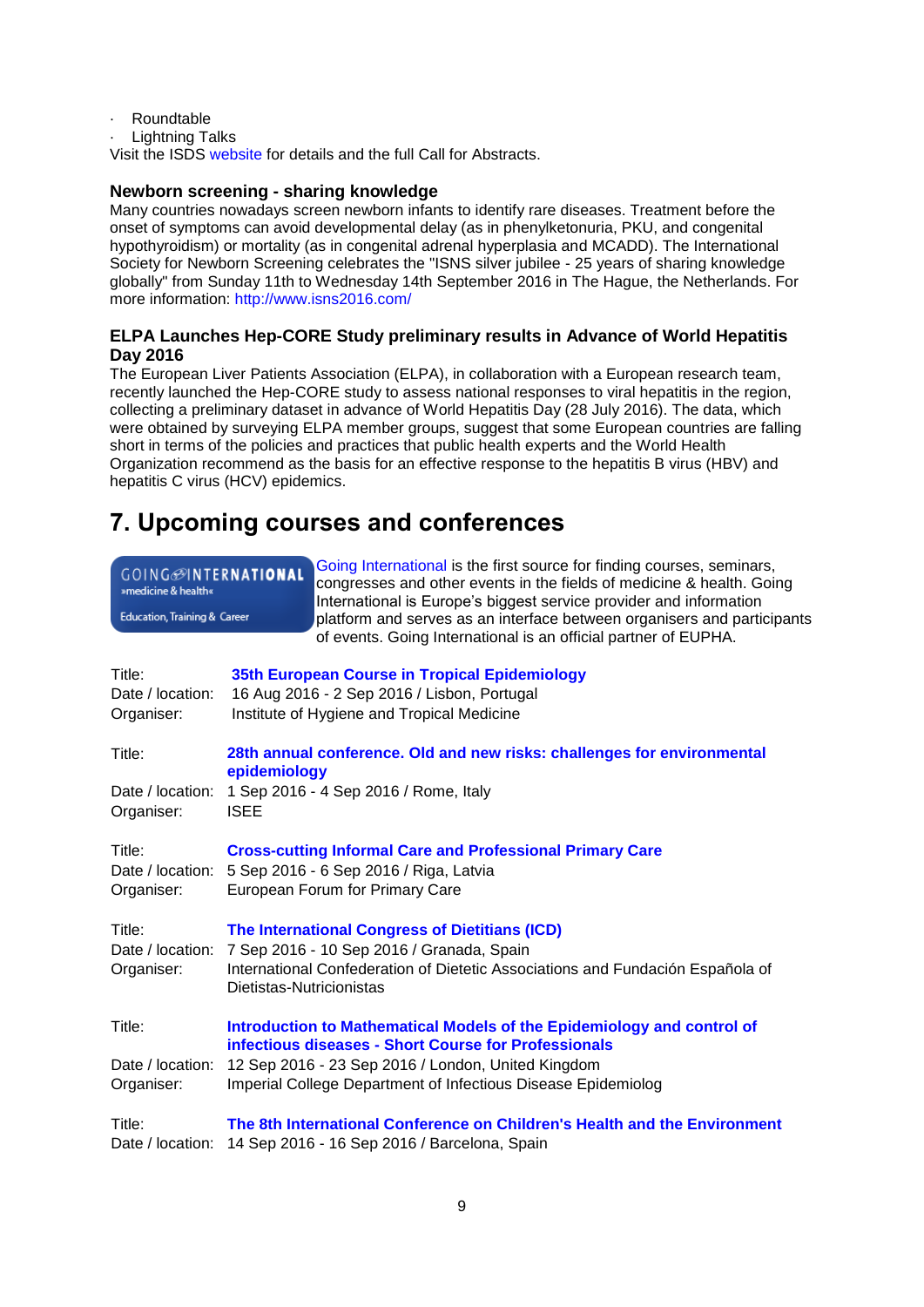| Title:               | 12th World Conference on Injury prevention and safety promotion (from<br>research to implementation)                                                                                                                       |
|----------------------|----------------------------------------------------------------------------------------------------------------------------------------------------------------------------------------------------------------------------|
| Date / location:     | 18 Sep 2016 - 21 Sep 2016 / Tampere, Finland                                                                                                                                                                               |
| Organiser:           | National Institute for Health and Welfare                                                                                                                                                                                  |
| Title:               | <b>Public Health Advocacy</b>                                                                                                                                                                                              |
| Date / location:     | 19 Sep 2016 - 22 Sep 2016 / Minorca, Spain                                                                                                                                                                                 |
| Organiser:           | XXVII Minorca School of Public Health, Universidad Internacional Menéndez<br>Pelayo, Spanish Society of Public Health and Health Administration                                                                            |
| Title:               | 'Public Health: know your limits' – putting the public at the centre of urban<br>health                                                                                                                                    |
| Date / location:     | 19 Sep 2016 / London, United Kingdom                                                                                                                                                                                       |
| Organiser:           | City Health International                                                                                                                                                                                                  |
| Title:               | EU Negotiations: The Six Skills to Shape EU Decisions in Commission<br><b>Committees and Council Bodies</b>                                                                                                                |
| Date / location:     | 20 Sep - 22 Sep 2016 / Brussels, Belgium                                                                                                                                                                                   |
| Organiser:           | European Institute of Public Administration                                                                                                                                                                                |
| Title:               | Summer School: Spatial Epidemiology, Climate and Health -                                                                                                                                                                  |
| Date / location:     | 26 Sep 2016 - 30 Sep 2016 / Bielefeld, Germany                                                                                                                                                                             |
| Organiser:           | University of Bielefeld                                                                                                                                                                                                    |
| Title:<br>Organiser: | 4th International Conference on Responsible Use of Antibiotics in Animals<br>Date / location: 26 Sep 2016 - 28 Sep 2016 / The Hague, The Netherlands<br>Integration of animal human and environmental health               |
| Title:               | <b>Modeling Approaches for HTA: A Practical hands-on workshop</b>                                                                                                                                                          |
| Date / location:     | 28 Sep 2016 - 30 Sep 2016 / Tyrol, Austria                                                                                                                                                                                 |
| Organiser:           | UMIT - University for Health Sciences, Medical Informatics and Technology                                                                                                                                                  |
| Title:               | <b>International Zika Conference and Workshop</b>                                                                                                                                                                          |
| Date / location:     | 28 Sep 2016 - 30 Sep 2016 / Washington DC, United States                                                                                                                                                                   |
| Organiser:           | Nordtree                                                                                                                                                                                                                   |
| Title:<br>Organiser: | The Third International Conference on Law Enforcement and Public Health<br>Date / location: 2 Oct 2016 - 5 Oct 2016 / Amsterdam, The Netherlands<br>Centre of Law Enforcement and Public Health                            |
| Title:               | The International Nutrition and Diagnostics Conference - INDC 2016                                                                                                                                                         |
| Date / location:     | 3 Oct 2016 - 6 Oct 2016 / Prague, Chech Republic                                                                                                                                                                           |
| Organiser:           | <b>INDC</b>                                                                                                                                                                                                                |
| Title:               | IV Congreso Internacional y X Nacional de la Asociación de Enfermería<br><b>Comunitaria (AEC)</b>                                                                                                                          |
| Date / location:     | 5 Oct 2016 - 7 Oct 2016 / Burgos, Spain                                                                                                                                                                                    |
| Organiser:           | Asociación Enfermería Comunitaria                                                                                                                                                                                          |
| Title:<br>Organiser: | <b>Aging and Society: Sixth International Conference</b><br>Date / location: 6 Oct 2016 - 7 Oct 2016 / Norrköping, Sweden<br>National Institute for the Study of Ageing and Later Life (NISAL) and Linköping<br>University |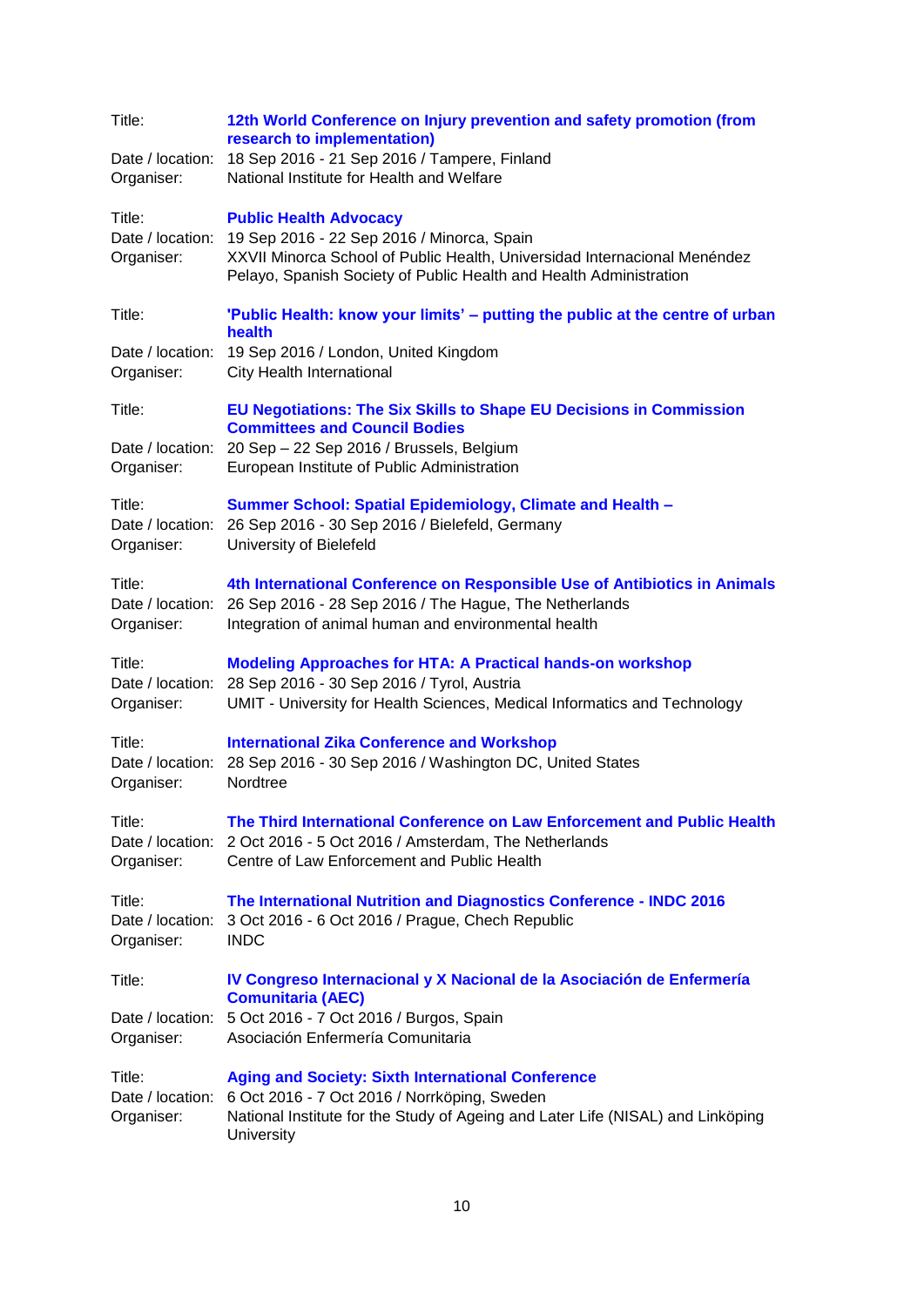| Title:<br>Organiser:                     | <b>Public health research in real-life settings</b><br>Date / location: 24 Oct 2016 - 25 Oct 2016 / Wageningen, The Netherlands<br><b>Wageningen University</b>                                              |
|------------------------------------------|--------------------------------------------------------------------------------------------------------------------------------------------------------------------------------------------------------------|
| Title:<br>Organiser:                     | <b>Seventh EUSPR Conference and Members' Meeting</b><br>Date / location: 31 Oct 2016 - 2 Nov 2016 / Berlin, Germany<br>European Society for Prevention Research (EUSPR)                                      |
| Title:<br>Organiser:                     | <b>Maastricht University Health Care Leadership Course</b><br>Date / location: 2 Nov 2016 - 5 Nov 2016 / Maastricht, The Netherlands<br>Faculty of Health, Medicine and Life Sciences, Maastricht University |
| Title:<br>Organiser:                     | 13th Annual Health Policy and Management Fall Institute<br>Date / location: 7 Nov 2016 - 26 Nov 2016 / Barcelona, Spain<br>John Hopkins Bloomberg school of Public Health                                    |
| Title:<br>Organiser:                     | How to plan succesfully? A focus on priority setting, resource allocation and<br>strategic planning for health<br>Date / location: 14 Nov 2016 - 2 Dec 2016 / Ifakara, Tanzania<br><b>Swiss TPH</b>          |
| Title:<br>Organiser:                     | <b>AICR Research Conference</b><br>Date / location: 14 Nov 2016 - 16 Nov 2016 / North Bethesda, United States<br>American Institute for Cancer Research                                                      |
| Title:<br>Organiser:                     | International Conference on advances in medical and health science<br>Date / location: 23 Nov 2016 - 25 Nov 2016 / Chaing Rai Provice, Thailand<br>Mae Fah Luang University (host), WHO (co-host)            |
| Title:<br>Organiser:                     | Healthy aging at the crossroads: challenges and need for further action<br>Date / location: 30 Nov 2016 - 2 Dec 2016 / Istanbul, Turkey<br>The Healthy Community Association                                 |
| Title:<br>Organiser:                     | <b>One Health EcoHealth 2016</b><br>Date / location: 4 Dec 2016 - 7 Dec 2016 / Melbourne, Australia<br>International Association for Ecology and Health                                                      |
| Title:<br>Organiser:                     | Pregnancy and programming and later risk of obesity related disease<br>Date / location: 12 Dec 2016 - 16 Dec 2016 / Frederiksberg, Denmark<br>Graduate school of Health and Medical Sciences                 |
| Title:                                   | 31st International Papillomavirus Conference and Clinical and Public Health<br><b>Workshops (HPV 2017)</b>                                                                                                   |
| Date / location:<br>Organiser:           | 28 Feb 2017 - 4 Mar 2017 / Cape Town, South Africa<br>International Papillomavirus Society                                                                                                                   |
| Title:<br>Date / location:<br>Organiser: | <b>15th World Congres on Public Health</b><br>3 Apr 2017 - 7 Apr 2017 / Melbourne, Australia<br>WFPHA and Tunisian Association of Health Promotion                                                           |
| Title:                                   | Health Promoting Health Care in times of crises - lessons from the past,<br>directions for the future                                                                                                        |
| Date / location:<br>Organiser:           | 12 Apr 2017 - 14 Apr 2017 / Vienna, Austria<br>Austrian HPH-Network and WHO-CC for Health Promotion in Hospitals and Health                                                                                  |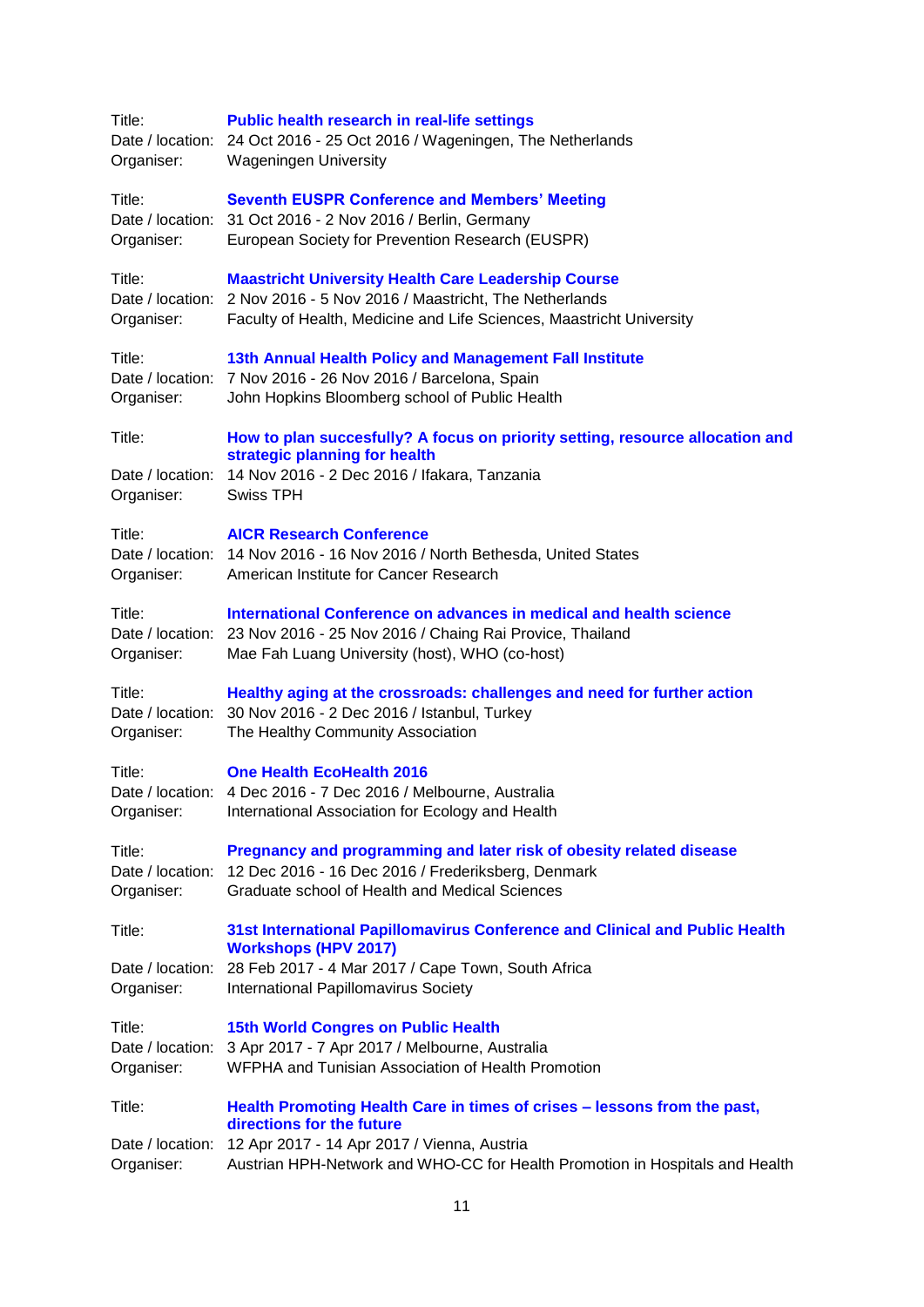Care at Austrian Public Health Institute

Title: **[1st World Congress on Migration, Ethnicity, Race and Health -](http://www.merhcongress.com/) Diversity and [health](http://www.merhcongress.com/)**

Date / location: 17 May 2018 - 19 May 2018 / Edinburgh, Scotland

## <span id="page-11-0"></span>**8. Interesting publications**

**A qualitative evaluation of a novel intervention using insight into tobacco industry tactics to prevent the uptake of smoking in school-aged children** [http://bmcpublichealth.biomedcentral.com...](http://bmcpublichealth.biomedcentral.com/articles/10.1186/s12889-016-3205-8)

**The association between social capital and loneliness in different age groups: a populationbased study in Western Finland**

[http://bmcpublichealth.biomedcentral.com...](http://bmcpublichealth.biomedcentral.com/articles/10.1186/s12889-016-3248-x)

**How does an integrated primary care approach for patients in deprived neighbourhoods impact utilization patterns? An explorative study** [http://bmcpublichealth.biomedcentral.com...](http://bmcpublichealth.biomedcentral.com/articles/10.1186/s12889-016-3246-z)

**Viewing alcohol warning advertising reduces urges to drink in young adults: an online experiment**

[http://bmcpublichealth.biomedcentral.com...](http://bmcpublichealth.biomedcentral.com/articles/10.1186/s12889-016-3192-9)

**Current and past smoking patterns in a Central European urban population: a cross-sectional study in a high-burden country** [http://bmcpublichealth.biomedcentral.com...](http://bmcpublichealth.biomedcentral.com/articles/10.1186/s12889-016-3216-5)

**A systematic review of randomized controlled trials of mHealth interventions against noncommunicable diseases in developing countries** [http://bmcpublichealth.biomedcentral.com...](http://bmcpublichealth.biomedcentral.com/articles/10.1186/s12889-016-3226-3)

**Time trends: a ten-year comparison (2005-2015) of pedometer-determined physical activity and obesity in Czech preschool children** [http://bmcpublichealth.biomedcentral.com...](http://bmcpublichealth.biomedcentral.com/articles/10.1186/s12889-016-3269-5)

**A Strategic Framework for Utilizing Late-Stage (T4) Translation Research to Address Health Inequities**  <http://bit.ly/2arhvqw>

**Priority Setting for Universal Health Coverage: We Need Evidence-Informed Deliberative Processes, Not Just More Evidence on Cost-Effectiveness** <http://bit.ly/29SFkX6>

**The Case for Environment in All Policies: Lessons from the Health in All Policies Approach in Public Health**

*Geoffrey R. Browne, Ian D. Rutherfurd Environ Health Perspect; 2016 Published online: 28 June 2016 (advance publication).* <http://bit.ly/29VdxDB>

**How to improve collaboration between the public health sector and other policy sectors to reduce health inequalities? - A study in sixteen municipalities in the Netherlands** *Ilse Storm, Frank den Hertog, Hans van Oers, Albertine J. Schuit* International Journal for Equity in Health. 201615:97 *Published online: June 2016* <http://bit.ly/29hUgyf>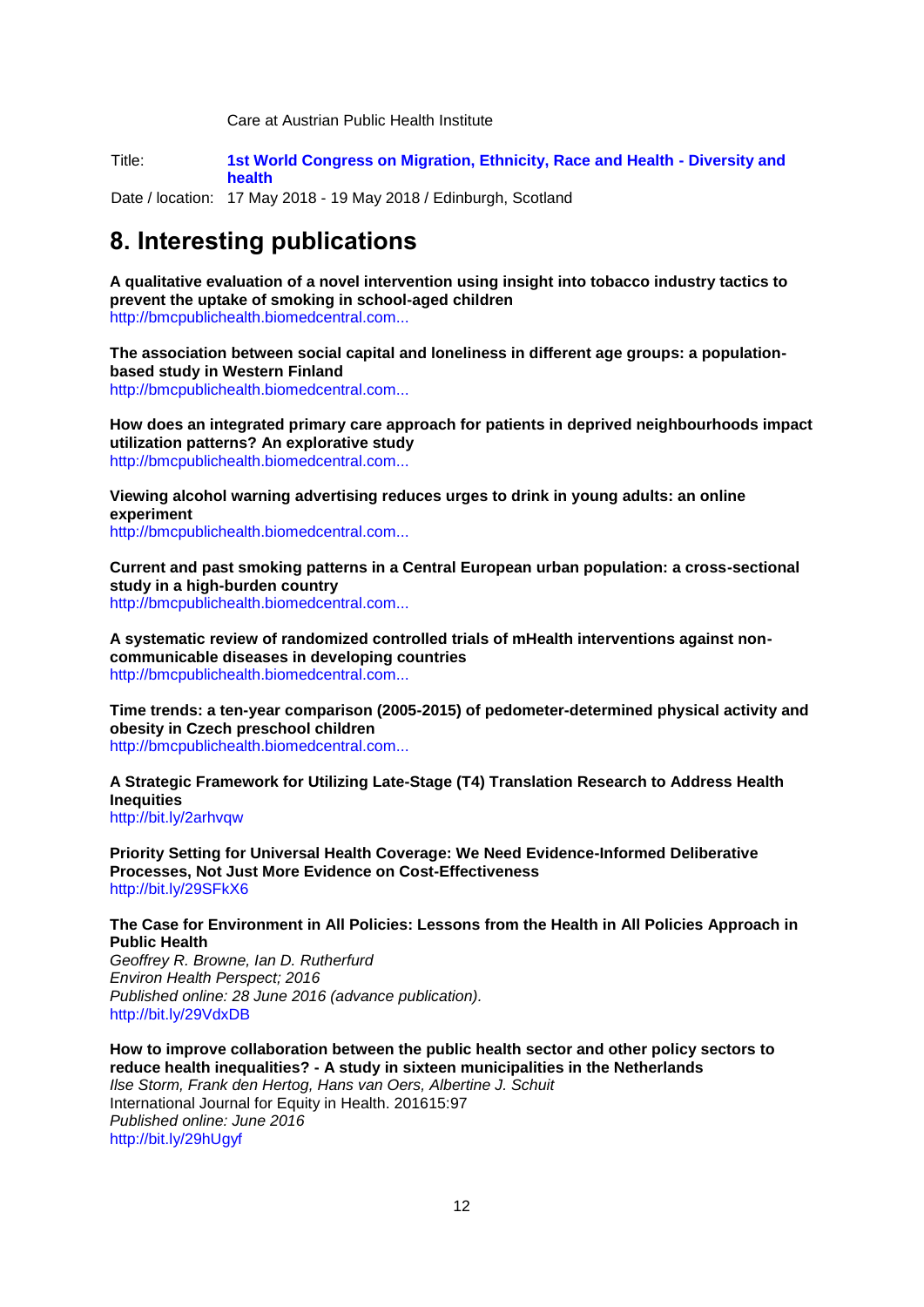## <span id="page-12-0"></span>**9. European Commission news**

#### **Blood, tissues and organs**

[Economic landscapes of human tissues and cells for clinical application in the EU](http://ec.europa.eu/health/blood_tissues_organs/docs/economiclandscapes_humantissuescells_en.pdf)

#### **eHealth**

[9th meeting of the eHealth Network \(7 June 2016\)](http://ec.europa.eu/health/ehealth/events/ev_20160607_en.htm) Minutes and presentations of the meeting

#### **Health and the Investment Plan**

EFSI Fact sheet - [Mobilising funds for the health sector](http://ec.europa.eu/health/investment_plan/docs/2016_funds_healthsector_en.pdf)

#### **Health indicators**

[Indicators on practising nurses \(ECHI 64\)](http://ec.europa.eu/health/indicators/echi/list/index_en.htm#id4) Updated with 2014 data [Indicator on infant mortality \(ECHI 11\)](http://ec.europa.eu/health/indicators/echi/list/index_en.htm#id2) Updated with 2014 data [Indicator on practising](http://ec.europa.eu/health/indicators/echi/list/index_en.htm#id4) physicians (ECHI 63) Udated with 2014 data [European health indicator on other health professionals](http://ec.europa.eu/health/indicators/echi/list/index_en.htm#id4) Updated with 2014 data

#### **Health technology assessment**

[Meeting with PPTA on Health Technology Assessment \(8 June 2016\)](http://ec.europa.eu/health/technology_assessment/docs/ev_20160608_mi_en.pdf) Summary record [Meeting with EuropaBio on Health Technology Assessment \(19 May 2016\)](http://ec.europa.eu/health/technology_assessment/docs/ev_20160519_mi_en.pdf) Summary record

#### **Medicinal products for human use**

[Public consultations on the concept of 'similar medicinal product' in the context of the orphan](http://ec.europa.eu/health/human-use/orphan-medicines/developments/index_en.htm)  **[legislation](http://ec.europa.eu/health/human-use/orphan-medicines/developments/index_en.htm)** 

#### **Outbreak of Zika Virus Disease**

[Meeting on Zika vector control measures in the EU \(8 July 2016\)](http://ec.europa.eu/health/preparedness_response/docs/zika_ev_20160708_flash_en.pdf) Flash report of the meeting

#### **Tobacco**

[Do you wish to be a member of the Independent Advisory Panel on characterising flavours in tobacco](http://ec.europa.eu/health/tobacco/products/implementation/characterising_flavours_en.htm)  [products?](http://ec.europa.eu/health/tobacco/products/implementation/characterising_flavours_en.htm)

The European Commission is looking for experts in sensory analysis, chemical analysis and statistics. Apply to the call for expression of interest until 22 September 2016.

[Public consultation on the implementation of an EU system for traceability and security features](http://ec.europa.eu/health/tobacco/consultations/2016_traceability_security_features_en.htm)  [pursuant to Articles 15 and 16 of the Tobacco Products Directive 2014/40/EU](http://ec.europa.eu/health/tobacco/consultations/2016_traceability_security_features_en.htm)

## <span id="page-12-1"></span>**10. European Centre for Disease Prevention and Control news**

#### **Eurosurveillance, Volume 21, Issue 30, 28 July 2016**

In this issue:

A Dutch retrospective cohort study on the prevalence of invasive aspergillosis in intensive care confirms high rates of azole-resistance in A. fumigatus.

#### RAPID COMMUNICATION

Detection of Zika virus in Brazilian patients during the first five days of infection – urine versus plasma <http://www.eurosurveillance.org/ViewArticle.aspx?ArticleId=22542>

#### RESEARCH ARTICLES

High prevalence of anti-hepatitis E virus antibodies among blood donors in central Italy, February to March 2014

<http://www.eurosurveillance.org/ViewArticle.aspx?ArticleId=22532>

Emerging aspergillosis by azole-resistant Aspergillus fumigatus at an intensive care unit in the Netherlands, 2010 to 2013

<http://www.eurosurveillance.org/ViewArticle.aspx?ArticleId=22541>

Influenza epidemiology, vaccine coverage and vaccine effectiveness in children admitted to sentinel Australian hospitals in 2014: the Influenza Complications Alert Network (FluCAN)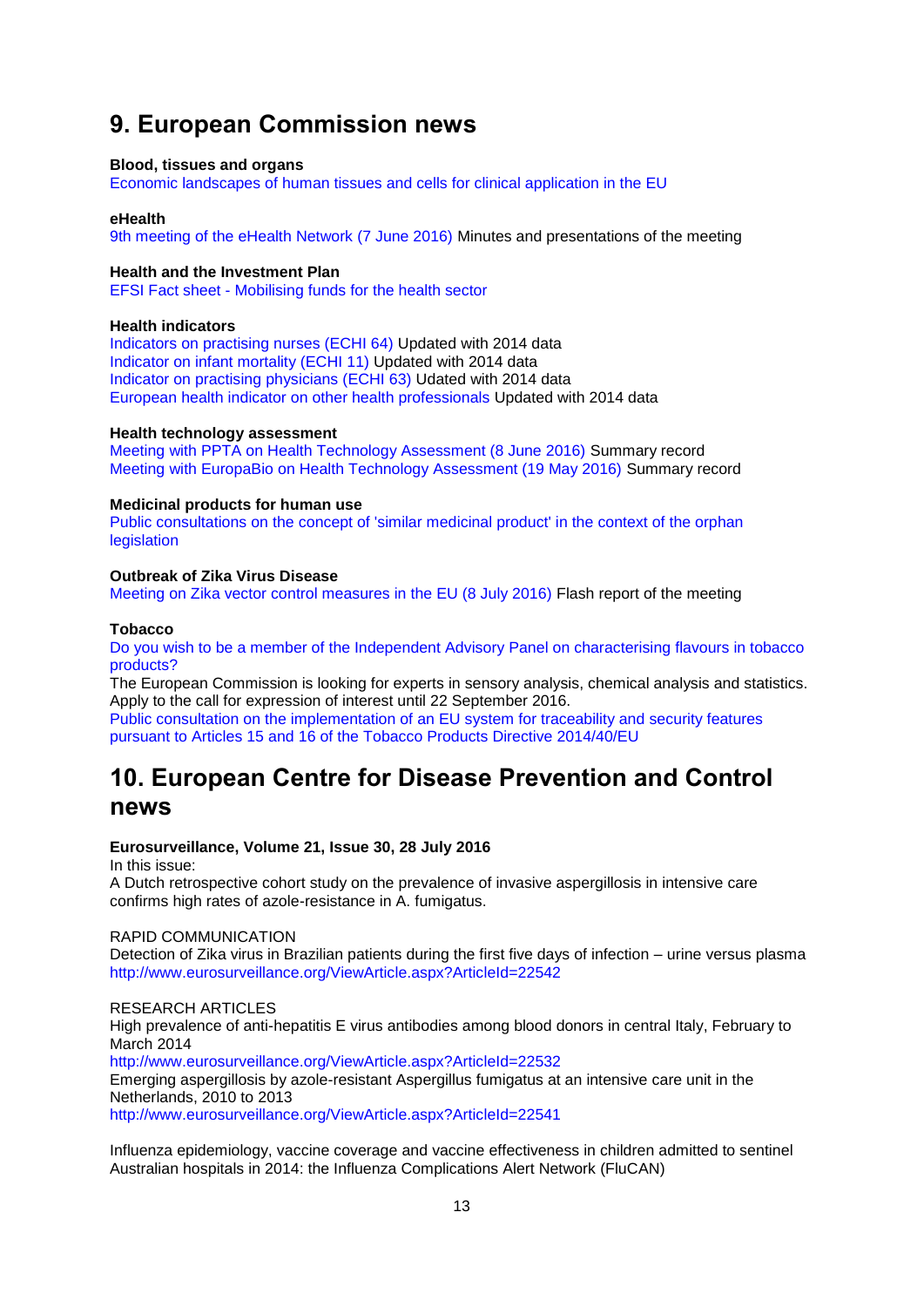<http://www.eurosurveillance.org/ViewArticle.aspx?ArticleId=22527>

**MISCELLANEOUS** Authors' correction for Euro Surveill. 2016;21(29) <http://www.eurosurveillance.org/ViewArticle.aspx?ArticleId=22544>

#### **Eurosurveillance, Volume 21, Issue 29, 21 July 2016**

In this issue: Six articles and an accompanying editorial highlighting various aspects of Clostridium difficile infection at the European and country level

#### EDITORIAL

Difficile indeed <http://www.eurosurveillance.org/ViewArticle.aspx?ArticleId=22538>

### SURVEILLANCE AND OUTBREAK REPORT

Survey of Clostridium difficile infection surveillance systems in Europe, 2011 <http://www.eurosurveillance.org/ViewArticle.aspx?ArticleId=22539>

Survey of diagnostic and typing capacity for Clostridium difficile infection in Europe, 2011 and 2014 <http://www.eurosurveillance.org/ViewArticle.aspx?ArticleId=22537>

Standardised surveillance of Clostridium difficile infection in European acute care hospitals: a pilot study, 2013

<http://www.eurosurveillance.org/ViewArticle.aspx?ArticleId=22540>

Diversity of Clostridium difficile PCR ribotypes in Europe: results from the European, multicentre, prospective, biannual, point-prevalence study of Clostridium difficile infection in hospitalised patients with diarrhoea (EUCLID), 2012 and 2013

<http://www.eurosurveillance.org/ViewArticle.aspx?ArticleId=22536>

Enhanced surveillance of Clostridium difficile infection occurring outside hospital, England, 2011 to 2013

<http://www.eurosurveillance.org/ViewArticle.aspx?ArticleId=22535>

Clostridium difficile PCR ribotypes 001 and 176 – the common denominator of C. difficile infection epidemiology in the Czech Republic, 2014

<http://www.eurosurveillance.org/ViewArticle.aspx?ArticleId=22534>

## **Eurosurveillance, Volume 21, Issue 28, 14 July 2016**

In this issue:

Outbreak report of pulmonary infections associated with contaminated bronchoscopes underscores need to also test suction valves for routine detection of bacteria

#### EDITORIAL

Note from the editors: Articles on Zika preparedness <http://www.eurosurveillance.org/ViewArticle.aspx?ArticleId=22533>

#### SURVEILLANCE AND OUTBREAK REPORT

Réunion Island prepared for possible Zika virus emergence, 2016 <http://www.eurosurveillance.org/ViewArticle.aspx?ArticleId=22526> Zika emergence in the French Territories of America and description of first confirmed cases of Zika virus infection on Martinique, November 2015 to February 2016 <http://www.eurosurveillance.org/ViewArticle.aspx?ArticleId=22528> Outbreak of pulmonary Pseudomonas aeruginosa and Stenotrophomonas maltophilia infections related to contaminated bronchoscope suction valves, Lyon, France, 2014 <http://www.eurosurveillance.org/ViewArticle.aspx?ArticleId=22530>

RESEARCH ARTICLE

The epidemiology and transmissibility of Zika virus in Girardot and San Andres island, Colombia, September 2015 to January 2016 <http://www.eurosurveillance.org/ViewArticle.aspx?ArticleId=22529>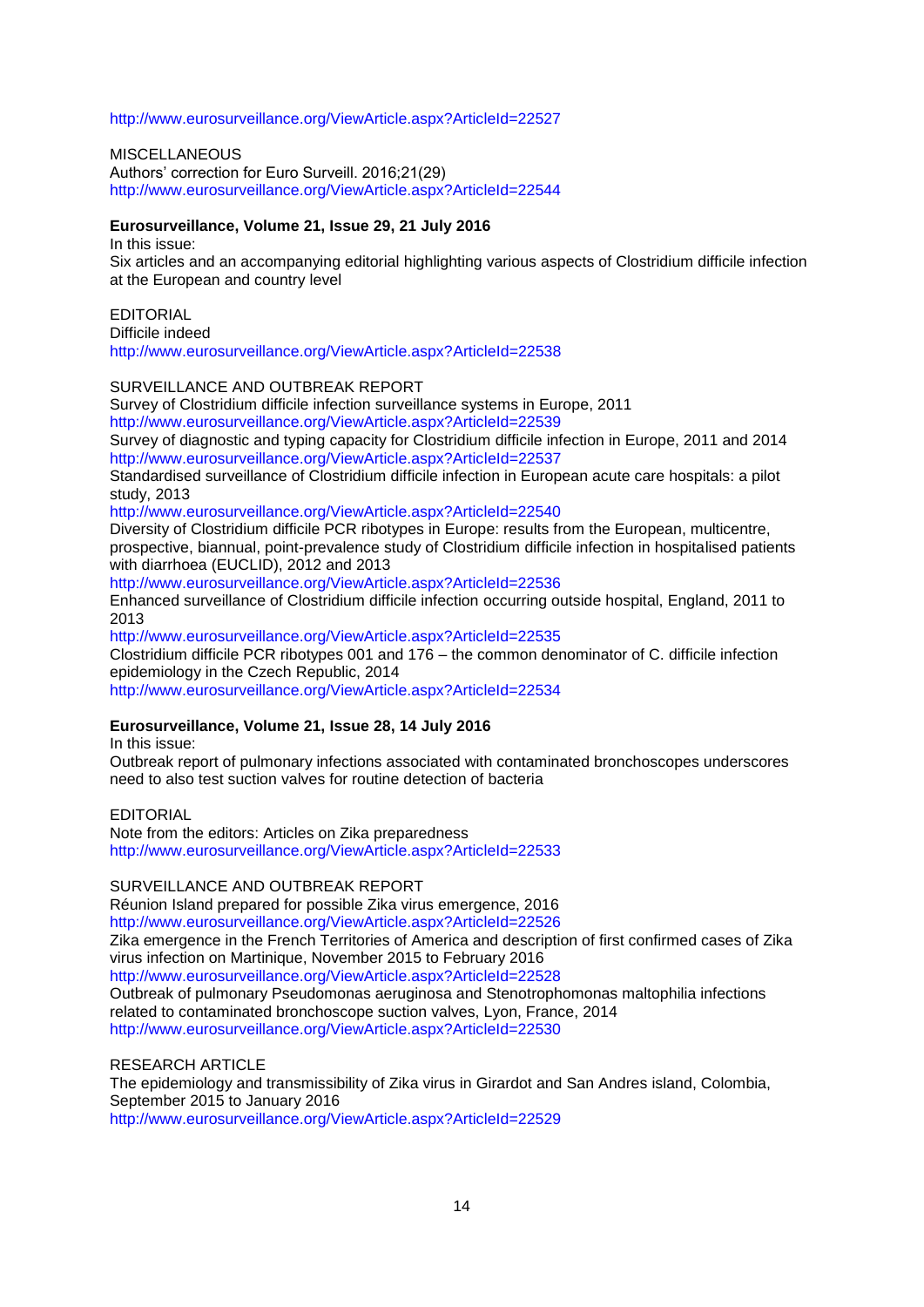MISCELLANEOUS Authors' correction for Euro Surveill. 2016;21(27) <http://www.eurosurveillance.org/ViewArticle.aspx?ArticleId=22531>

### **Eurosurveillance, Volume 21, Issue 27, 07 July 2016**

In this issue:

From April 2016 to 13 June, measles outbreak resulted in 22 confirmed and five probable cases in four regions of Ireland

## RAPID COMMUNICATIONS

An ongoing measles outbreak linked to a suspected imported case, Ireland, April to June 2016 <http://www.eurosurveillance.org/ViewArticle.aspx?ArticleId=22522>

Identification of a novel plasmid-mediated colistin-resistance gene, mcr-2, in Escherichia coli, Belgium, June 2016

<http://www.eurosurveillance.org/ViewArticle.aspx?ArticleId=22525>

Arboviral and other illnesses in travellers returning from Brazil, June 2013 to May 2016: implications for the 2016 Olympic and Paralympic Games

<http://www.eurosurveillance.org/ViewArticle.aspx?ArticleId=22523>

### RESEARCH ARTICLE

Sustained low rotavirus activity and hospitalisation rates in the post-vaccination era in Belgium, 2007 to 2014

<http://www.eurosurveillance.org/ViewArticle.aspx?ArticleId=22518>

LETTERS

Letter to the editor: Outbreak of a new measles B3 variant in the Roma/Sinti population with transmission in the nosocomial setting, Italy, November 2015 to April 2016 <http://www.eurosurveillance.org/ViewArticle.aspx?ArticleId=22519> Authors' reply: Outbreak of a new measles B3 variant in the Roma/Sinti population with transmission in the nosocomial setting, Italy, November 2015 to April 2016 <http://www.eurosurveillance.org/ViewArticle.aspx?ArticleId=22520>

**MISCELLANEOUS** In the national epidemiological bulletins – a selection from current issues <http://www.eurosurveillance.org/ViewArticle.aspx?ArticleId=22524> ECDC's latest publications

<http://www.eurosurveillance.org/ViewArticle.aspx?ArticleId=22521>

# <span id="page-14-0"></span>**11. WHO news**

## <span id="page-14-1"></span>**New report reveals link between maternal nutrition and children's long-term health**

The WHO Regional Office for Europe has prepared a report highlighting the latest evidence on maternal nutrition. The report outlines that maternal overweight status, obesity, excessive gestational weight and gestational diabetes adversely impact children's health during infancy and increase their risk of developing obesity and non-communicable diseases during adulthood.

The report reviews existing recommendations for nutrition, physical activity and weight gain during pregnancy in Europe. The report also proposes possible opportunities for action in European countries to promote nutrition and health throughout the life course, ensure optimal diet-related foetal development and reduce the impact of non-communicable diseases by improving maternal nutritional health.

More information is available in the official document: [Good maternal nutrition. The best start in life](http://www.euro.who.int/en/health-topics/Life-stages/maternal-and-newborn-health/news/news/2016/06/new-report-calls-for-improved-maternal-nutrition-to-decrease-childrens-long-term-risk-of-noncommunicable-diseases-ncds-and-obesity)  [\(2016\)](http://www.euro.who.int/en/health-topics/Life-stages/maternal-and-newborn-health/news/news/2016/06/new-report-calls-for-improved-maternal-nutrition-to-decrease-childrens-long-term-risk-of-noncommunicable-diseases-ncds-and-obesity)

#### **New publications issued by WHO – July 2016**

We are pleased to provide you with the list of WHO information products recently released. Please click on: [Just published](http://www.who.int/bookorders/anglais/newpublications1.jsp?sesslan=1)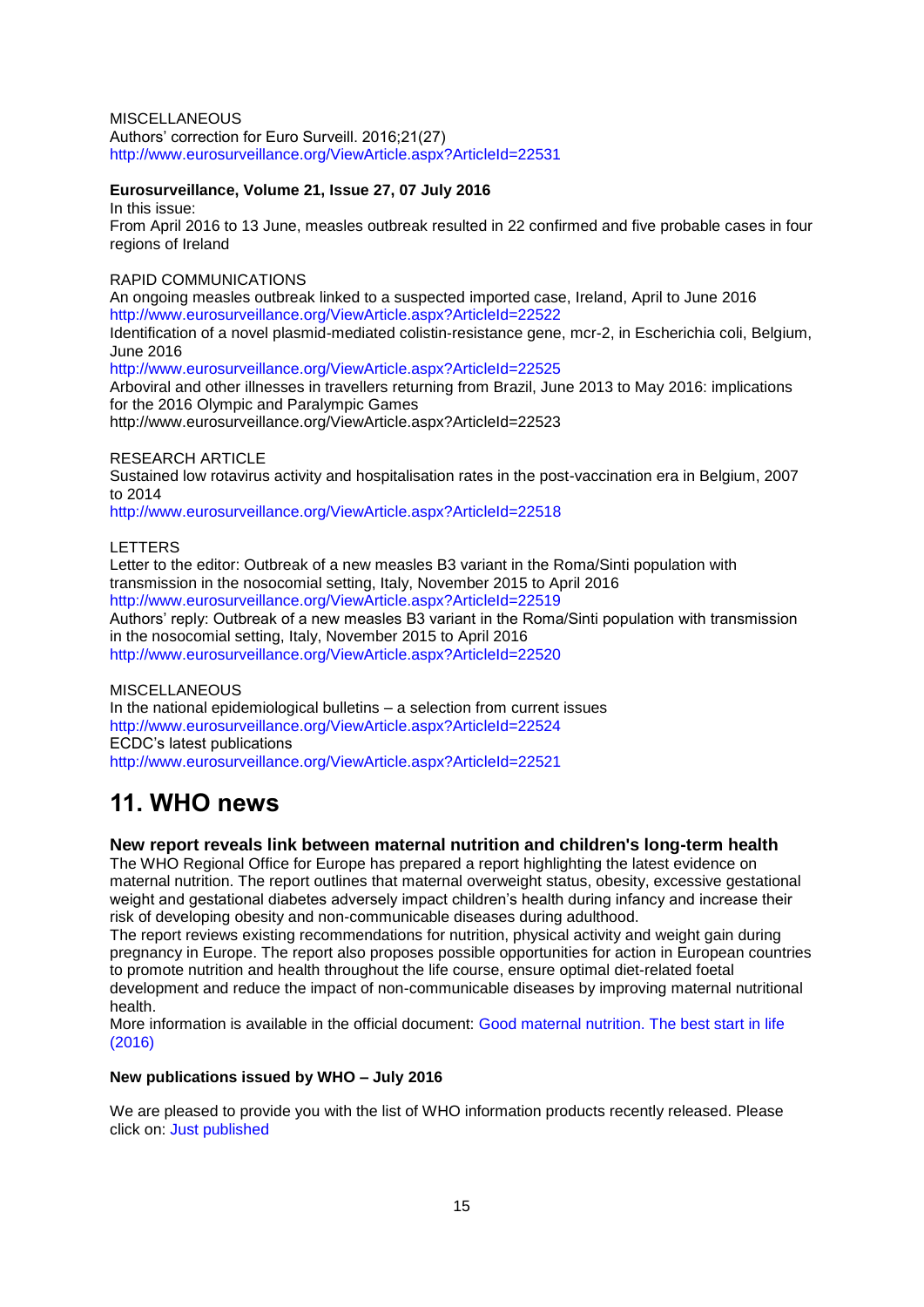You can also consult our information products catalogues in pdf format or select a subject catalogue from our e-commerce web site: [WHO Catalogues](http://www.who.int/bookorders/anglais/catalog1.jsp?sesslan=1) 

Please note that our new [Spring 2016 Catalogue of WHO Information Products](http://apps.who.int/bookorders/MDIbookPDF/Catalogue/CatalogueSpring2016.pdf) is now available online.

Please note that some [WHO Electronic products](http://apps.who.int/bookorders/anglais/ElectroProd1.jsp) are now also available in electronic format and through electronic subscriptions.

#### <span id="page-15-0"></span>**Preventing Disease through Healthy Environments**

This study provides an approximate estimate of how much disease can be prevented by reducing the environmental risks to health. It includes a meta-synthesis of key evidence relating diseases and injuries to the environment.

[Preventing Disease through Healthy Environments](http://apps.who.int/bookorders/anglais/detart1.jsp?codlan=1&codcol=15&codcch=2680)

### <span id="page-15-1"></span>**[Atlas of eHealth Country Profiles: The Use of eHealth in Support of Universal Health](http://apps.who.int/bookorders/anglais/detart1.jsp?codlan=1&codcol=93&codcch=3280)  [Coverage](http://apps.who.int/bookorders/anglais/detart1.jsp?codlan=1&codcol=93&codcch=3280)**

The third global survey on eHealth conducted by the WHO Global Observatory for eHealth (GOe)1 has a special focus - the use of eHealth in support of universal health coverage. [Atlas of eHealth Country Profiles: The Use of eHealth in Support of Universal Health Coverage](http://apps.who.int/bookorders/anglais/detart1.jsp?codlan=1&codcol=93&codcch=3280)

### <span id="page-15-2"></span>**[WHO Expert Committee on Biological Standardization](http://apps.who.int/bookorders/anglais/detart1.jsp?codlan=1&codcol=10&codcch=999)**

This report presents the recommendations of a WHO Expert Committee commissioned to coordinate activities leading to the adoption of international recommendations for the production and control of vaccines and other biological substances, and the establishment of international biological reference materials. [WHO Expert Committee on Biological Standardization](http://apps.who.int/bookorders/anglais/detart1.jsp?codlan=1&codcol=10&codcch=999)

#### <span id="page-15-3"></span>**From Innovation to Implementation - [eHealth in the WHO European Region](http://apps.who.int/bookorders/anglais/detart1.jsp?codlan=1&codcol=34&codcch=171)**

This report describes the development of and emerging trends in electronic health (e-health) in the WHO European Region in 2016. Its content and key messages are based on data collected from the 2015 WHO Global eHealth Survey and the assistance of a number of key practitioners in the field. From Innovation to Implementation - [eHealth in the WHO European Region](http://apps.who.int/bookorders/anglais/detart1.jsp?codlan=1&codcol=34&codcch=171)

## <span id="page-15-4"></span>**[Tajikistan: health systems review](http://apps.who.int/bookorders/anglais/detart1.jsp?codlan=1&codcol=36&codcch=1801)**

The Health Systems in Transition (HiT) series consists of country-based reviews that provide a detailed description of a health system and of reform and policy initiatives in progress or under development in a specific country. [Tajikistan: health systems review](http://apps.who.int/bookorders/anglais/detart1.jsp?codlan=1&codcol=36&codcch=1801)

#### <span id="page-15-5"></span>**[Human Health and Climate Change in Pacific Island Countries](http://apps.who.int/bookorders/anglais/detart1.jsp?codlan=1&codcol=52&codcch=248)**

This report informs and encourages timely action by Member States towards building resilience of health sector to climate change. It targets policy-makers and advisers in various sectors, public health practitioners, scientists and community stakeholders. [Human Health and Climate Change in Pacific Island Countries](http://apps.who.int/bookorders/anglais/detart1.jsp?codlan=1&codcol=52&codcch=248)

## <span id="page-15-6"></span>**[Polychlorinated Biphenyls and Polybrominated Biphenyls](http://apps.who.int/bookorders/anglais/detart1.jsp?codlan=1&codcol=72&codcch=107)**

This volume of the IARC Monographs provides evaluations of the carcinogenicity of polychlorinated biphenyls and polybrominated biphenyls. [Polychlorinated Biphenyls and Polybrominated Biphenyls](http://apps.who.int/bookorders/anglais/detart1.jsp?codlan=1&codcol=72&codcch=107)

#### <span id="page-15-7"></span>**[Some Drugs and Herbal Medicines](http://apps.who.int/bookorders/anglais/detart1.jsp?codlan=1&codcol=72&codcch=108)**

This volume of the IARC Monographs provides an assessment of the carcinogenicity of 14 drugs and herbal products. [Some Drugs and Herbal Medicines](http://apps.who.int/bookorders/anglais/detart1.jsp?codlan=1&codcol=72&codcch=108)

#### <span id="page-15-8"></span>**Outdoor [Air Pollution](http://apps.who.int/bookorders/anglais/detart1.jsp?codlan=1&codcol=72&codcch=109)**

This volume of the IARC Monographs provides an evaluation of the carcinogenicity of outdoor air pollution. [Outdoor Air Pollution](http://apps.who.int/bookorders/anglais/detart1.jsp?codlan=1&codcol=72&codcch=109)